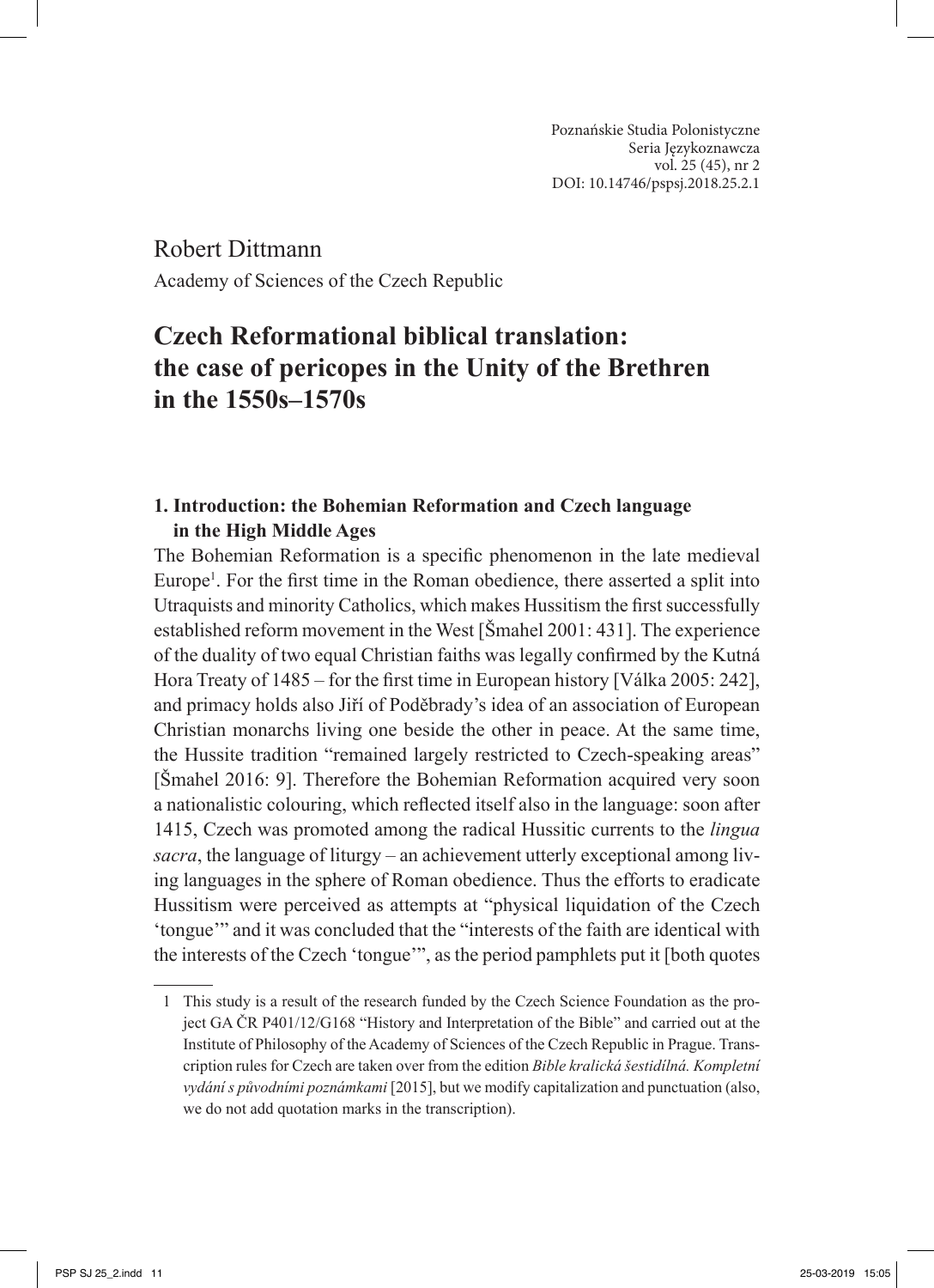from Šmahel 2014: 79; the Old Czech word *jazyk* meant both 'language' and 'nation', see Šimek 2019].

The Czech language in the High Middle Ages had a unique position among Slavic tongues. Having reached the solely position of the only fully developed and unified standard living Slavonic language [Havránek 1936: 44], the Czech of the 14th and 15th centuries bequeathed us more than one hundred thousand words, gathered now in dictionaries of Old Czech, the total of almost thirty manuscripts of the complete Old Czech bibles and the Czech influence radiated abroad, especially into medieval Poland.

The pericopes had been a subject of disputes on Czech soil for a long time. Not only were they one of the problematic issues in Great Moravia in the 9th century, they appear also as the last direct evidence of the Slavic liturgy with eastern rite in the Jagić Glosses of the early 12th century. In them, the glossed passages correspond to pericopes of a compact part of the liturgical year. The Prague reform movement starting in the latter half of the 14th century is closely related to the reading of pericopes in Old Czech: already Matěj of Janov is said to have introduced reading of the epistle and gospel in Czech<sup>2</sup> and the demand of these two readings in the vernacular recurred in the Hussite claims and became one of the typical features of the Czech Utraquist mass. Indeed, an index of pericopes is generally the most typical appendix to Czech biblical manuscript translations, these indices are included in fifty-four manuscripts from the 15th century alone [Svobodová, Voleková (forthcoming)].

### **2. The Unity of the Brethren**

Whereas the Hussitic radicalism gradually waned and faded away, one radical sectarian community emerging in the late 1450s separated from the mainstream Utraquism about a decade later: the Unity of the Brethren. This was the inheritor proper [Šmahel 2014: 84] of the radical Taborite ideas including the total orientation towards the Czech language in the mass. This community, repeatedly banned and prosecuted yet slowly growing in some respects and regions, remained illegal until the Letter of Majesty issued by Rudolph II in 1609 and would be prohibited again from the 1620s onwards. The Unity of the Brethren is the most suitable object for exploring confessional identity in the Bohemian Lands [cf. Vykypělová 2013: 240]. This is due to its separeteness, vitality and autonomy. Unlike the Utraquists, the Unity "broke entirely from the Catholic Church, and in doing so became the first independent church in the European

<sup>2</sup> Holeton [1993: 158]; cf. Holeton [2016] and Dittmann [2018] on the general overview and further references.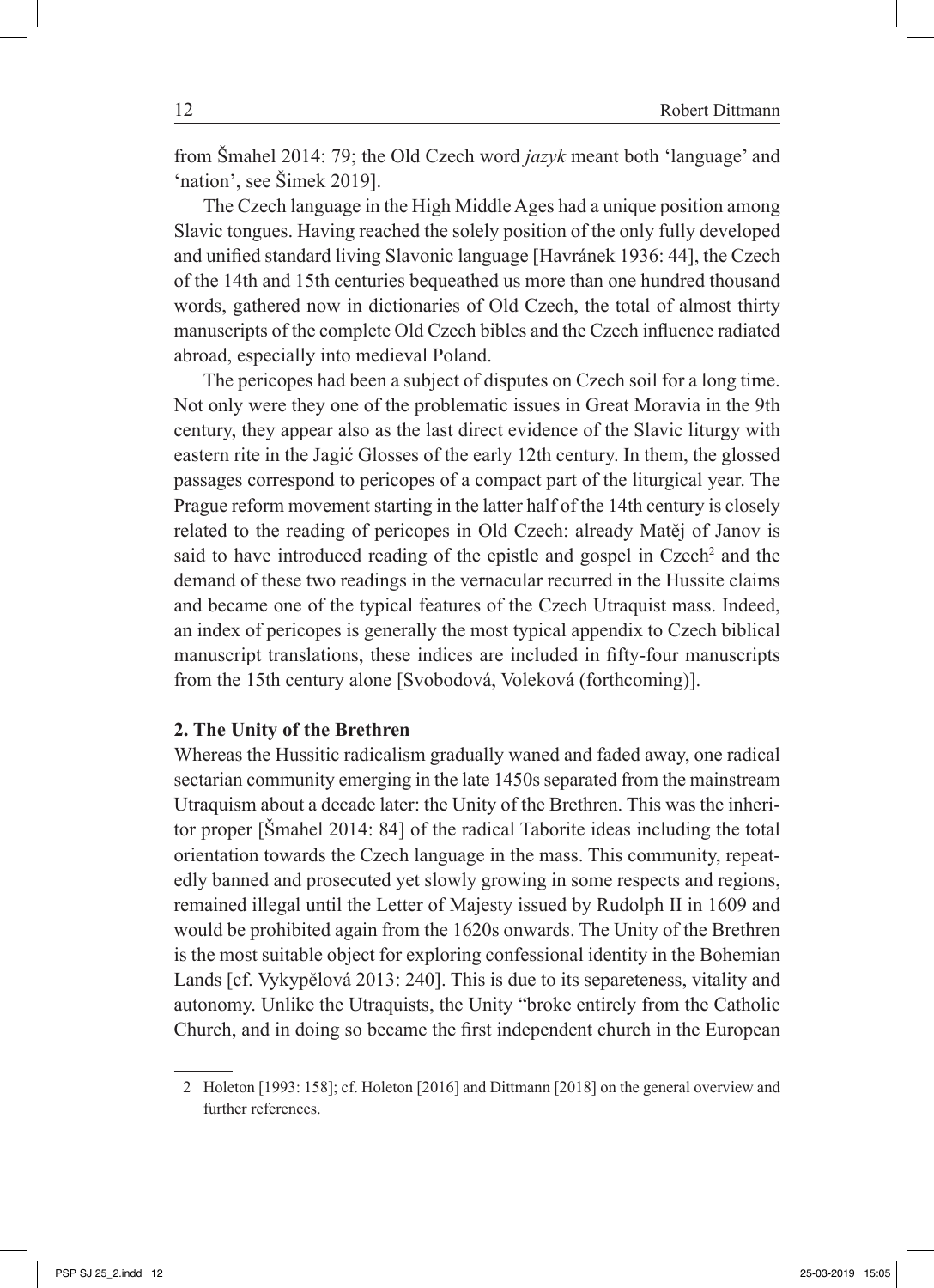Reformation" [Šmahel 2016: 12]. Dogmatically, the Unity was an original Czech product of the Reformation and till the end of its existence on the Bohemian soil, it protected carefully its peculiarity and independence in the disputes and contacts with other Reformational currents, Catholicism and Utraquism. It started as a national, Czech-oriented church, and although it succeeded in attracting some German-speaking believers and spread to the Polish-Lithuanian Commonwealth or Upper Hungary, it retained for a relatively long time its basically Czech character. It was also a Bohemian church with the first exile experiences gained as a consequence to the 1547 estate uprising.

The Unity treasured its specificity by a number of tractates defending its teachings and attacking its opponents. Its uniqueness is also visible in a particular development of theology and book production. Actually, it not only completed the process of confessionalization first [Vykypělová 2013: 240] but was also the only confession to issue its own complete confessionally clearly shaped translation of the New Testament and the whole Bible in the pre-1620 Czech lands. The Unity's distinctiveness was reflected, among other things, in the language they used and its orthography. Despite being a small community, initially with sectarian features, it gradually attracted more and more believers, but even at the end of the 16th century it gained only about forty thousand adherents in Bohemia and Moravia. They were located prevailingly in Moravia (an estimate of 24.000 believers), in Bohemia they counted only around 16.000. This makes less than 3% of the then population in Moravia and less than 1% in Bohemia [cf. Bůžek et al. 2010: 104; Just 2009: 11].

### **3. Pericopes in the Unity**

Following the radical Hussitic currents, the Unity was totally oriented to the Czech language as Josef Macek [2001: 302] put it. It refused Latin in mass liturgy. In the first decades of its existence, the system of pericopes in the Unity was not stabilized and the preacher chose an arbitrary pericope or a motif for the sermon [Landová 2014: 122]. It was only Lukáš Pražský, the most important Brethren theologian, who at the beginning of the 16th century returned to the generally used system of pericopes of the Roman Church [Landová 2014: 123]. Both New Testaments, connected somehow to the Brethren and printed in Mladá Boleslav in 1518 and 1525 respectively, use this old system. Especially in the 1525 New Testament and pericopes attached to the print, Lukáš Pražský applied the principle of word-for-word translation and revived the outdated synthetic past tense called the imperfect, e.g. in a pericope from Da 14 we read imperfects *bieše*, *dáváchu*, *biechu*, *jdieše*, *sedíše*. This translation is based strictly on the Vulgate and is the most literal one among all 16th-century Czech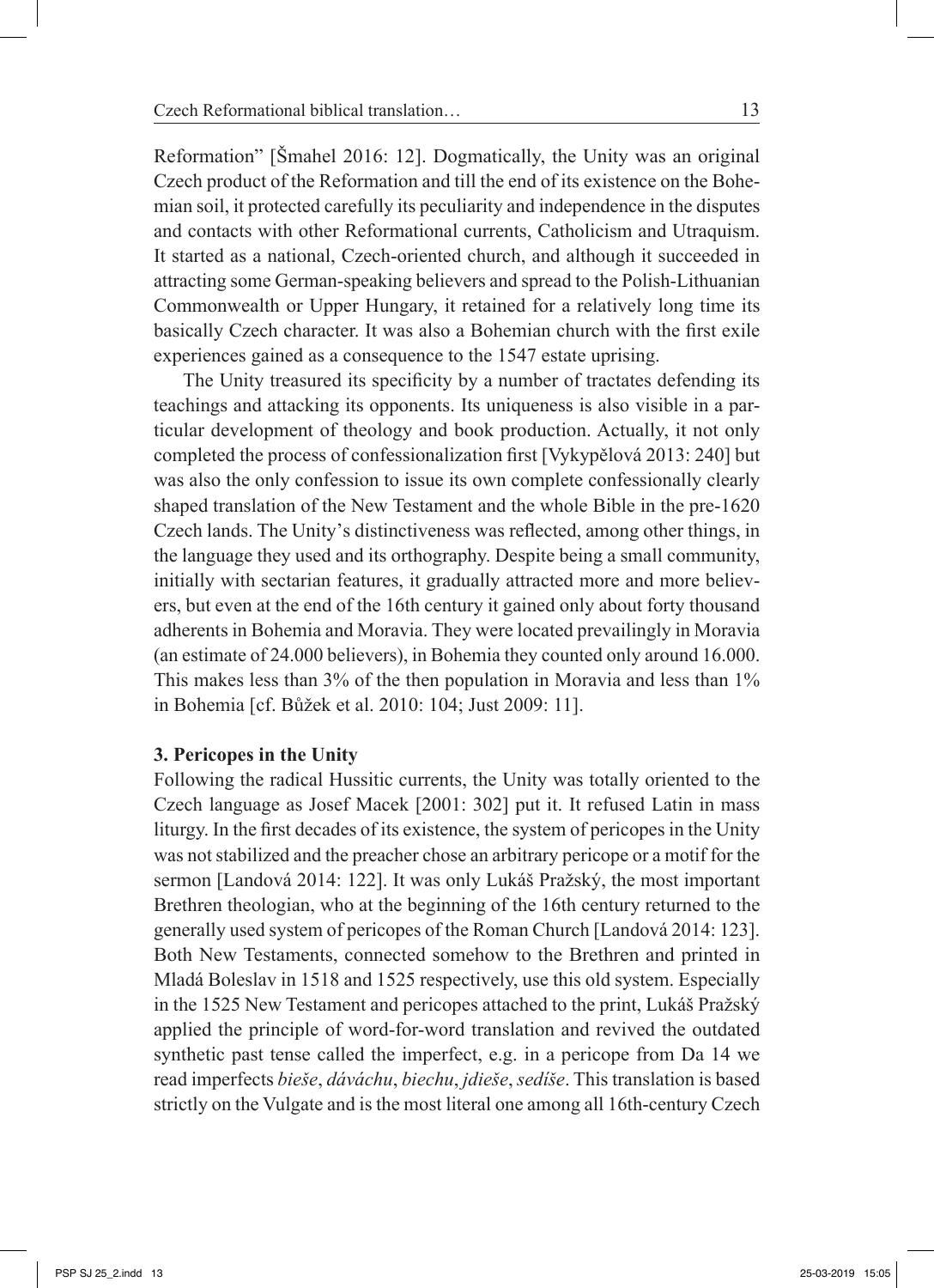New Testaments. Lukáš includes several kinds of harsh Latinisms such as participle constructions, possessive and comparative genitives, subjunctive for Latin conjunctive in dependent clauses, historical present tense, and possessive pronouns distributed as in Latin.

#### **3.1. Augusta's attempt at a new system of pericopes**

Nevertheless, a departure from Lukáš's teachings in the Unity after his death in 1528 affected also the pericopes and their system. Whereas Lutherans never dared to leave the old system of pericopes, shared with the Roman Church [Landová 2014: 125], the Unity gradually started to test a new system. In the second half of the 1540s, a novel system based on the Apostolic Creed was given a try in some congregations. The initiator of this system was Bishop Jan Augusta, Lukáš's successor and pupil. He did not stop working on this system even during his long-term internment in the 1550s. In 1555 or soon after he finished his manuscript book *Register* [cf. Landová 2014: 124‒129]. This unpreserved translation of pericopes was based quite literally on *Biblia Tigurina*, a Zurich Reformational translation of Leo Jud and his colleagues, published in 1543 and 1544. We think so because a later printed version of the pericopes, Augusta's *Summovník* (published around 1570), has this rather literal translation of the *Biblia Tigurina*, which Augusta provably used during his internment [cf. Dittmann 2017]. Let us give here only a few previously unnoticed illustrative examples of textual differences, i.e. textual pluses, minuses and different interpretations, excerpted from the printed version of the *Summovník* (shortened hereafter as Sum) agreeing with the *Tigurina* (shortened as Tig) in comparison with the *Clementine Vulgate* (Vg) and the *Netolický Bible* of 1549 (BiblNet). They are extracted from pericopes Mt 4:1–4; Lk 18:31–43; J 1:1‒14; J 19:16‒30, Tt 2:11‒14; Heb 1:1‒2:1.

a) Textual pluses include: Heb 1:3 Sum *zřetedlný obraz* (Tig *expressa imago*) – Vg *figura* (BiblNet *obrazem*); Heb 1:3 Sum *skrze sebe samého* (Tig *per semetipsum*) – Vg omitted (BiblNet omitted). Even bracketed translators' additions of the Tigurina are reflected in the Summovník: J 1:8.9 Sum *ale (poslán byl) aby* (Tig *sed* [*missus erat*] *ut*) – Vg *sed ut* (BiblNet *ale aby*). The translation is rather literal, therefore demonstrative pronouns are often copied such as in J 1:1 Sum *to Slovo* (Tig *illud verbum*) – Vg *verbum* (BiblNet *Slovo*); J 1:8 Sum *o tom světle* (Tig *de luce illa*) – Vg *de lumine* (BiblNet *o světlu*); J 1:8.9 Sum *světlo to* (Tig *lux illa*) – Vg *lux* (BiblNet *světlo*).

b) Textual minuses include e.g. omissions of demonstratives such as J 1:9 Sum *na svět* (Tig *in mundum*) – Vg *in hunc mundum* (BiblNet *na tento svět*).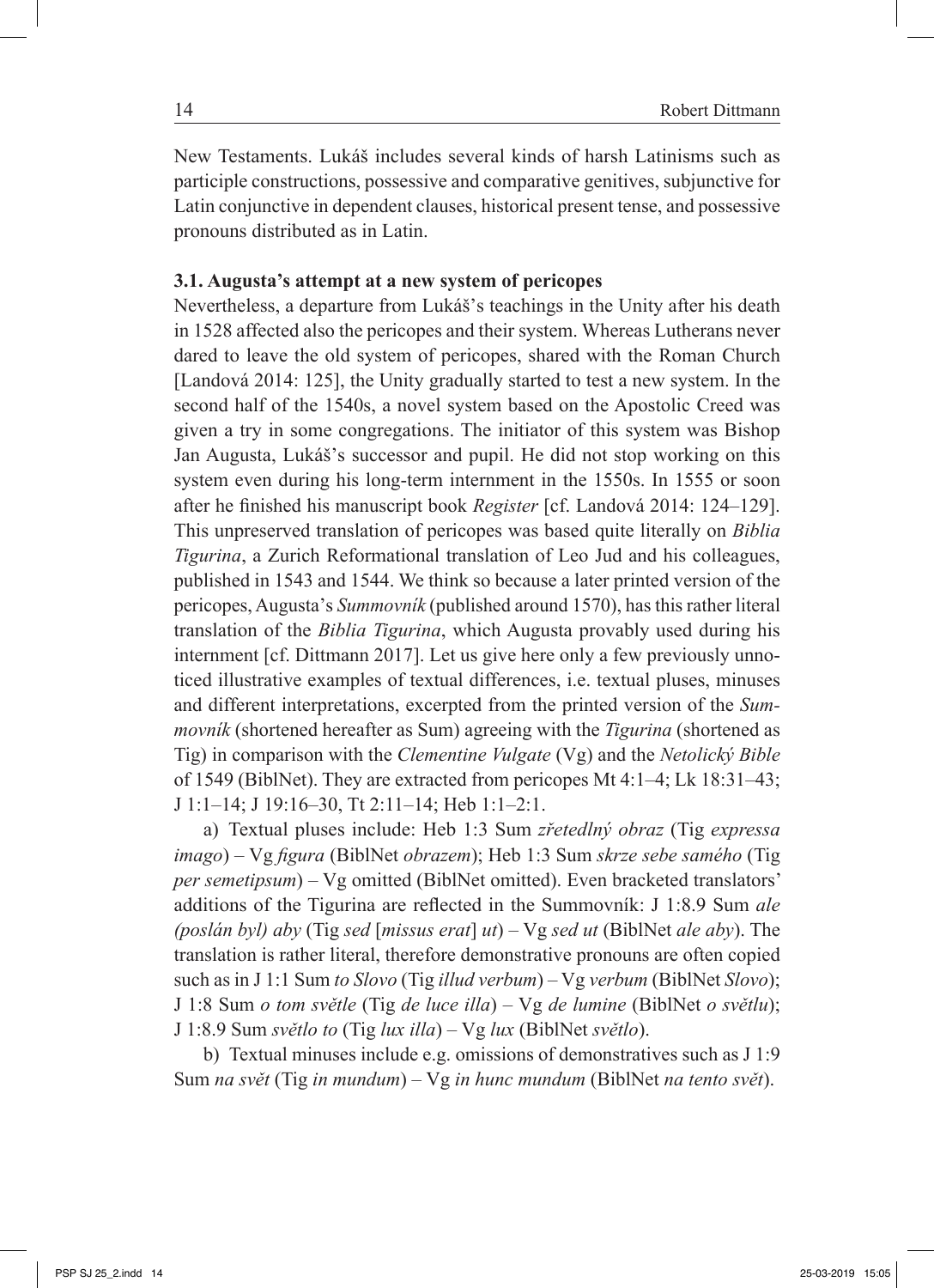c) Different interpretations include: J 19:23 Sum *když ukřižovali Ježíše* (Tig *quum crucifixissent Iesum*) – Vg *cum crucifixissent eum* (BiblNet *když jsou jej ukřižovali*); Tt 2:11 Sum *spasitedlná* (Tig *salutifera*) – Vg *Salvatoris nostri* (BiblNet *spasitele našeho*); Tt 2:11 Sum *zasvítila se* (Tig *illuxit*, marginal note: *Al.* [= Alii] *apparuit*) – Vg *apparuit* (BiblNet *okázala se*); Tt 2:14 Sum *lid zvláštní* (Tig *populum peculiarem*) – Vg *populum acceptabilem* (BiblNet *lid vzácný*); Heb 1:12 Sum *svineš je* (Tig *circumvolves eos*) – Vg *mutabis eos* (BiblNet *změníš je*); Heb 2:1 Sum *kteréž jsou nám praveny* (Tig *quae dicta sunt nobis*) – Vg *quae audivimus* (BiblNet *což jsme slýchali*). Even slight differences are transferred into the Summovník such as a shift in a grammatical category or a preposition: Heb 1:6 Sum *na okršlek zemí* (Tig *in orbem terrarum*) – Vg *in orbem terrae* (BiblNet *na okršlek země*); Heb 1:7 Sum *o anjelích* (Tig *de angelis*) – Vg *ad angelos* (BiblNet *k andělům*); Heb 1:11 Sum *zůstáváš* (Tig *permanes*) – Vg *permanebis* (BiblNet *zuostaneš*). In some cases, the difference lies in the participle versus finite verb competition: Mt 4:3 Sum *když pak přistoupil* (Tig *cumque accessisset*) – Vg *et accedens* (BiblNet *a přistúpiv*); Mt 4:4 Sum *slovem vycházejícím* (Tig *verbo egrediente*) – Vg *verbo, quod procedit* (BiblNet *slovem, kteréž pochází*); J 1:12 Sum *věřícím totiž* (Tig *credentibus scilicet*) – Vg *his qui credunt* (BiblNet *těm, kteříž věří*).

However, Augusta's translation of pericopes never gained any official approval of the Unity. The *Summovník* was printed as a private and personal initiative of Augusta and its printing was probably stopped, so that only a part of the work has been published [on details see Landová 2014: 122–146; Just 2017]. Nevertheless, its place in the history of pericopes on the Czech soil is quite important: for the first time, the Old Testament pericopes acquired primarily a non-Vulgate basis, despite mediated by a Latin humanistic translation of the *Tigurina*. Even though the Swiss translation was "admired for its pleasing style" [Gordon – Cameron 2016: 207], Augusta's Czech translation turned the opposite, due to disturbing and harsh Latinisms.

## **3.2. The undated** *Registrum aneb Zpráva* **[…] (probably 1557‒1559)**

Augusta's manuscript translation from 1555 was smuggled out of his internment to the other leaders of the Unity. After some corrections, the pericopes were printed probably between the years 1557–1559 under the title *Registrum* aneb Zpráva [...]<sup>3</sup>. The print itself, preserved incompletely, is undated. The editorial work and corrections were done by Bishop Jan Černý, whom two other bishops, Jan Blahoslav and Matěj Červenka, probably helped or were at

<sup>3</sup> On the print and its background see Baťová [2013].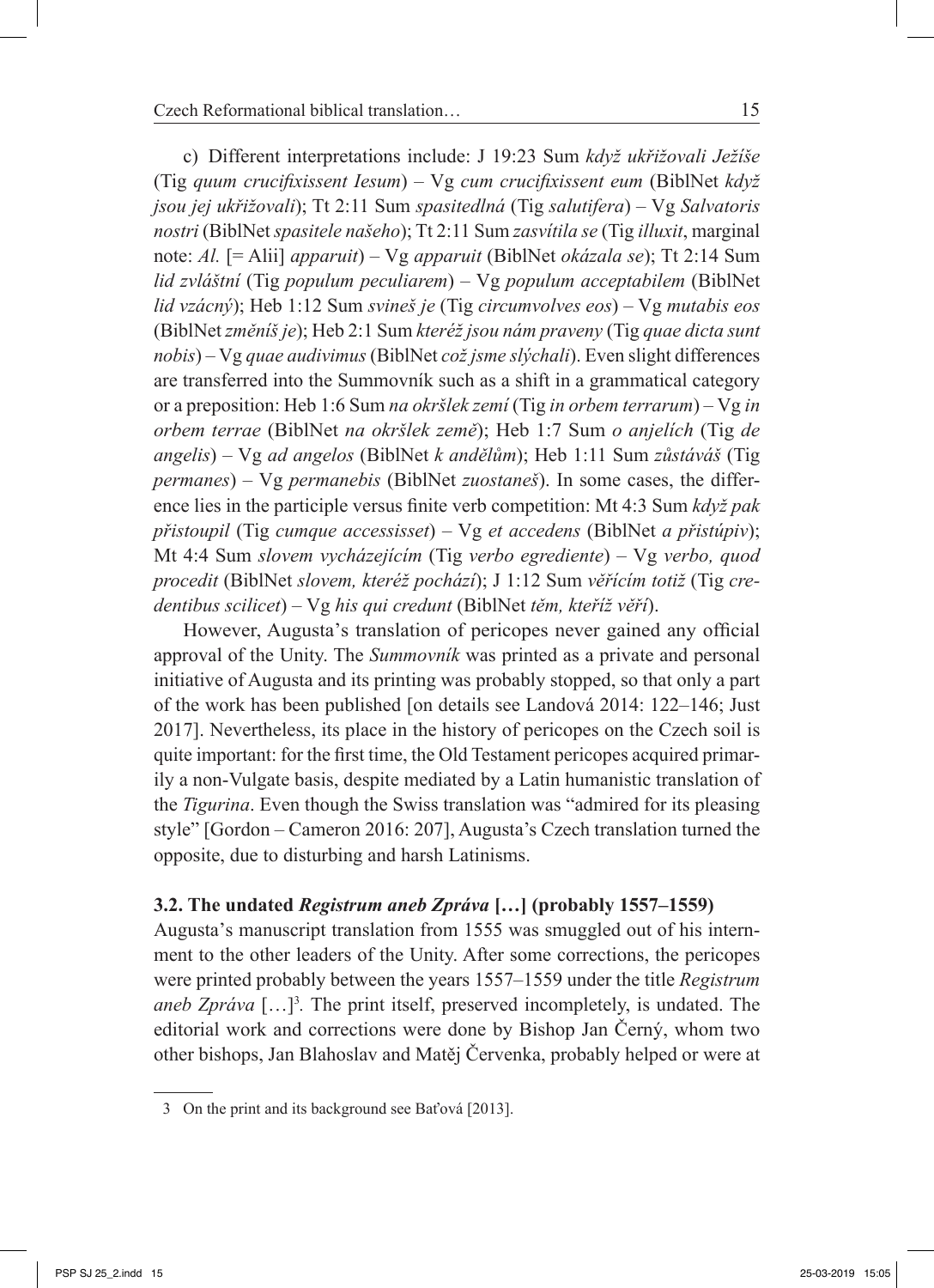hand. In comparison with the printed *Summovník* the text displays modifications and inclines in some places to the Vulgate, since there appear agreements with the Czech tradition based on the Vulgate, e.g. the Netolický Bible of 1549 [cf. Landová 2012: 349]. Also, agreements with Brethren prints of the 1560s have been identified, namely with Blahoslav's New Testament (printed for the first time in 1564) and Červenka's Psalter (1562) [Landová 2014: 136]. Despite a deeper philological analysis has been missing, it may be safely stated that the text of the *Registrum aneb Zpráva* […] is a textual mixture consisting of readings identical with the Vulgate and non-Vulgate tradition with some readings unparalleled in the preceding Czech translation tradition at all [cf. Landová 2012: 350]. The degree and translatological and editorial strategy may vary as we shall demonstrate on two randomly selected examples from the New Testament pericopes.

First, the pericope J  $6:1-14$  is a fairly faithful copy of the mainstream Czech tradition as represented among other prints by the Netolický Bible of 1549, including literal and precise copying of its word order, whereas lexical differences are limited to substitution of the relative pronoun *který* for *jenž*  only, attested four times. However, two places are especially noteworthy: for J 6:11 BiblNet *rozdával sedícím* (Vg *distribuit discumbentibus*), the *Registrum* reads *rozdal učedlníkům. Učedlníci pak sedícím* (cf. Sum *rozdělil učedlníkuom, učedlníci pak posazeným* and Tig *distribuit discipulis, discipuli vero discumbentibus*), reflecting thus a reading present in the Greek text (SCR διέδωκε τοῖς μαθηταῖς, οἱ δὲ μαθηταὶ τοῖς ἀνακειμένοις). It is possible that the *Registrum* took this reading over from the Melantrich Bible of 1556–1557 which for the first time in Czech tradition among whole bibles reads *rozdával učedlníkuom, učedlníci pak sedícím* (the Náměšť New Testament of 1533, based on Latin Erasmus' version, translates *rozdal učedlníkom, učedlníci pak stolícím* where *stolícím* renders Erasmus' *discumbentibus* [cf. Brown, ed. 2001: 68]). The Melantrich Bible of 1556–1557 may have served as the immediate model for the *Registrum* as it did later for Blahoslav's New Testament of 1564. The latter place is J 6:14 where the *Registrum* reads *Ježíš*, an equivalent present in the Sum, Vg and Tig, but the Netolický Bible and the Melantrich Bible of 1556‒1557 both omit it. It is important to note that Blahoslav's New Testament translation differs in the respective passage to a small degree from the version in the Netolický Bible (BiblNet) and the Melantrich Bible of 1556–1557 (BiblMel2) and from *Registrum* and *Summovník*, namely by a more careful respecting the Greek version in the case of participles, cf. J 6:5 Reg, Sum, BiblNet *pozdvihl* … *viděl* (Vg *sublevasset* … *vidisset*, Tig *sustulisset … vidisset*) – Blahoslav *pozdvih … viděv* (SCR ἐπάρας … θεασάμενος), or other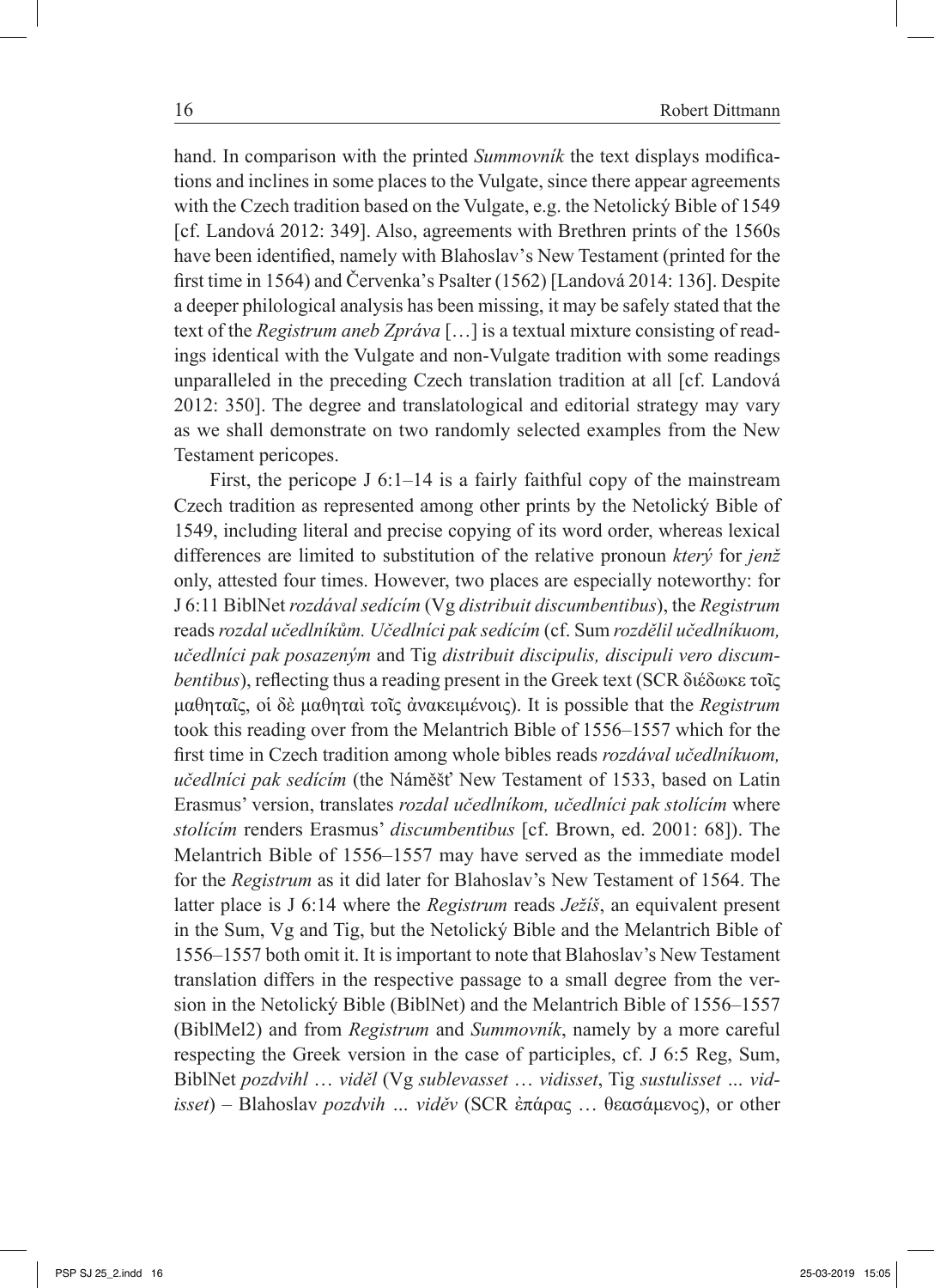readings such as J 6:2 Reg *nad těmi, jenž nemocní byli*, Sum *nad těmi, kteříž nemocni byli*, BiblNet *nad těmi, kteříž nemocní byli* (Vg, Tig *super his qui infirmabantur*) – Blahoslav *nad nemocnými* (SCR ἐπὶ τῶν ἀσθενούντων).

On the contrary, a pericope from the beginning of the New Testament Mt 11:2‒15 shows a higher resemblance in the *Registrum* to the *Summovník* version than the former pericope analysed above, cf. Mt 11:2 Reg *uslyšel v žaláři o skutcích Krystových, vyslav dva z učedlníkův svých* – Sum *uslyšel v žaláři skutky Krystovy, poslav dva z učedlníkuov svých* – BiblNet, BiblMel2 *uslyšal v okovách skutky Krystovy, poslav dva učedlníky svá*; Mt 11:3 Reg, Sum *přijíti má* (Tig *qui venturus est*, cf. SCR ὁ ἐρχόμενος) – BiblNet, BiblMel2 *přijíti máš* (Vg *venturus es*); Mt 11:3‒4 Reg *čili jiného čekati máme? A odpověděv*  (SCR ἀποκριθεὶς) *Ježíš, řekl jim: Jděte a zasse povězte Janovi* – Sum *kterýž přijíti má, čili jiného čekáme? A odpovídaje Ježíš, řekl jim: Jděte a zvěstujte zas Janovi* (Tig *qui venturus est, an alterum expectamus? Et respondens Iesus, dixit illis: Ite, & renunciate Ioanni*) – BiblNet *čtení svaté*, BiblMel2 *čili jiného čekáme? I odpovídaje Ježíš, řekl jim: Jdúce pověztež Janovi* (Vg *an alium exspectamus? Et respondens Jesus ait illis: Euntes renuntiate Joanni*), Mt 11:5 Reg *veselé poselství evanjelium* – Sum *veselé zvěstování evangelium* (Tig *evangelii nuncium*, cf. SCR εὐαγγελίζονται) – BiblNet, BiblMel2 *evanjelium svaté* (Vg *evangelizantur*), Mt 11:12 Reg, Sum *chvátají* – BiblNet, BiblMel2 *uchvacujíť*, Mt 11:14 Reg, Sum *přijíti* – BiblNet čtení svaté, BiblMel2 *chcete-li rozuměti* etc. However, also in this pericope there occurs a strong relation to the Netolický and Melantrich Bible versions, since some of Augusta's literal translations must have sounded as improper Czech to the Brethren editors of the *Registrum*. Other readings are shared by *Summovník*, *Registrum* and Blahoslav's New Testaments of 1564 and 1568 (e.g. Mt 11:3 *čekati máme*, marginal note *čekáme*, cf. SCR προσδοκῶμεν; Mt 11:14 *přijíti*), although the latter's translations show rather obvious closeness to the Melantrich Bible tradition. In the pericope under examination a typical feature may be noticed in the *Registrum*, namely occurrence of a Czech past transgressive at a place where the Greek text displays a participle of the aorist (Mt 11:4 *odpověděv cf.*  Blahoslav in, J 6:5 *pozdvih*, *viděv*). This would become the most typical feature of Blahoslav's revision of the traditional Czech New Testament text [Kyas et al. 1997: 180]. Whether the differences in editorial attitudes to J 6 and Mt 11 might indicate anything about the progress of Blahoslav's own translation of New Testament, only future scholarship may specify.

Another co-editor of the *Registrum*, Matěj Červenka, published in 1562 a translation of the Psalter. Agreements with this translation have been found in the *Registrum* [Landová 2014: 136]. Let us add here some more examples: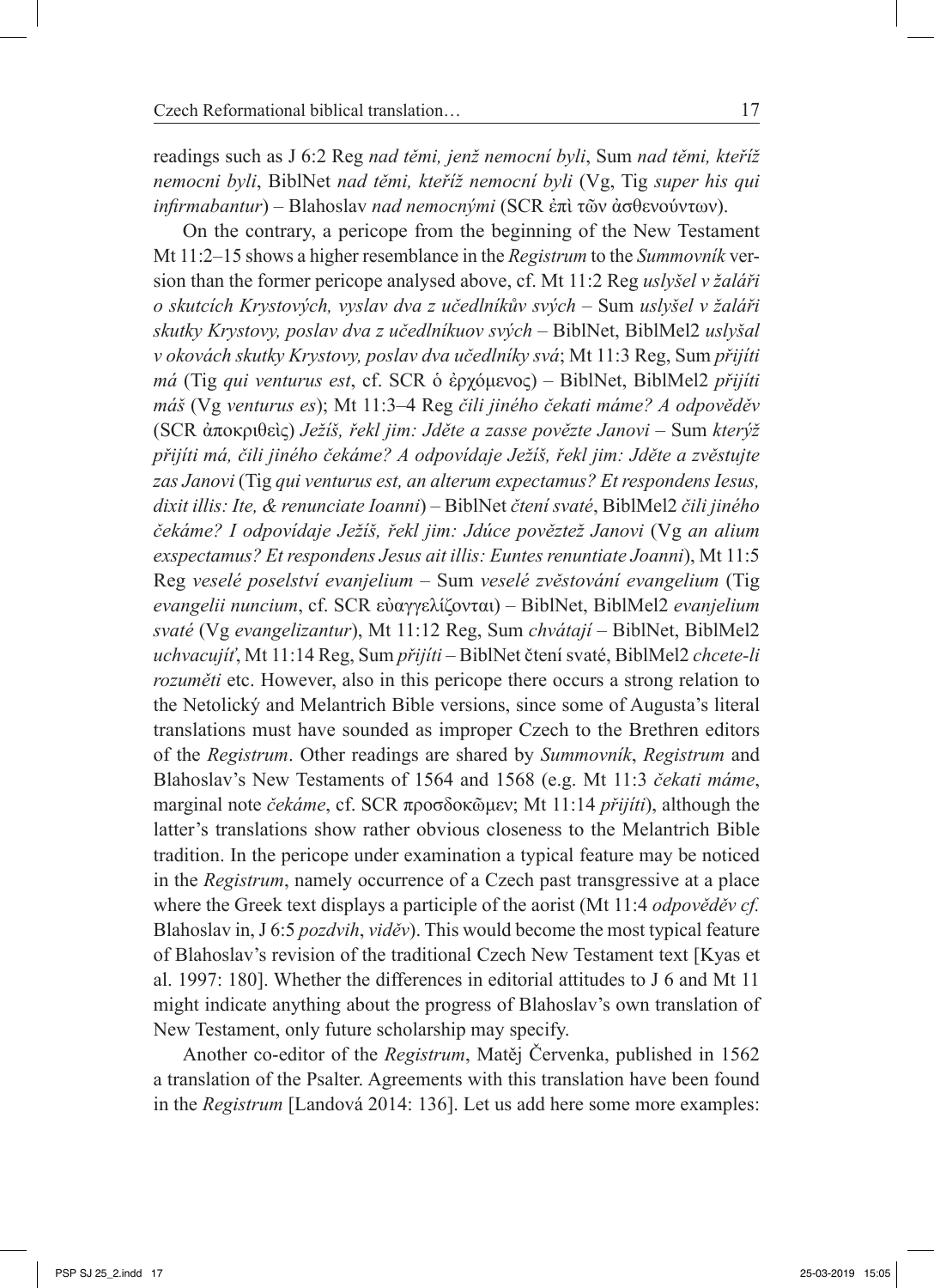as a matter of fact, Psalm 1 in the *Registrum* shows in our view a number of agreements which are singular for these two translations, among them *v sňátku posměvačův*, *u stoku*, *se zvede*, *roznáší*, *neostojí*, *v zboru svatých*, *stezka bezbožníkův*, on the contrary the translation departs significantly from the *Summovník* and also shows disagreement with the Melantrich tradition. Probable Červenka's presence and Blahoslav's absence in redaction of this psalm may be suggested from translations such as *šťastně se zvede* (Ps 1), *psové* and zprobodali (both Ps 22), readings criticized explicitly in Blahoslav's grammar [Čejka, Šlosar, Nechutová, eds. 1991: fols. 334a, 337a]. In comparison with the *Registrum*, Červenka prefers the lexeme *Hospodin* for earlier *Pán*, otherwise the translation in most verses of Psalm 1 literally agrees with the *Registrum*:

Sum: Blahoslavený jest ten muž, kterýž ani v radu bezbožných všel, ani na cestě hříšníkův stál, ani v stolicech posměvačův seděl. Ale v zákoně Páně vůle jeho jest. A v zákoně jeho přemyšlovati bude dnem i nocí. Tenť bude tak jako strom štípený podlé potočných vod, kterýž ovotce své vydává časem svým; jehožto list nespadá, a cožkoli vydal by, k prospěchu přijde. Ne tak bezbožní jsou, ale tak jako plévy, kteréž rozptyluje vítr. Tou příčinou nevyvstanou bezbožní na soudu ani hříšníci v zástupu spravedlivých. Nebo zná cestu spravedlivých, cesta pak bezbožných zahyne.

Reg and Červenka<sup>4</sup>: Blahoslavený *jest ten* muž (ČER Blahoslavený muž), kterýž neodšel po radě bezbožníkův a na cestě hříšníkův nestál (ČER neustrnul) a v sňátku posměvačův se neusadil. Ale v zákoně Páně jest vůle jeho (ČER Ale v zákoně Hospodina líbost má) a v zákoně jeho přemejšleti bude dnem i nocí (ČER dnem i nocí přemejšlí). Ten bude (ČER Tenť jest) jako dřevo, kteréž štípeno jest u stoku řek, ješto ovoce své vydává časem svým, jehožto list nespadá, a všecko, cožkoli činiti bude, šťastně se zvede. Ne tak bezbožní, ale *budouť* (ČER *jsúť*) jakožto prach, kterýž roznáší vítr. Protož neostojí bezbožní v soudu ani hříšníci v zboru svatých. Neboť zná Pán (ČER Hospodin) cestu spravedlivých, a stezka bezbožníkův zahyne.

There are several more passages from Psalms among the pericopes in the *Registrum*, among them Ps 22:2–23; 41:1–14; 91:1–16; 109:1–31; 110:1–6; 119:86‒120, this selection being excerpted by us from a list compiled by T. Landová5 . All these psalms are also included in Augusta's *Summovník* 

<sup>4</sup> We neglect purely orthographical and small phonetical and phonological changes such as *uo/ů* interchanges.

<sup>5</sup> Landová [2014: 350‒360]. Augusta's *Summovník* contains of this selection the following pericopes: Ps 22, 41, 91, 110, 119 (the latter with a different length).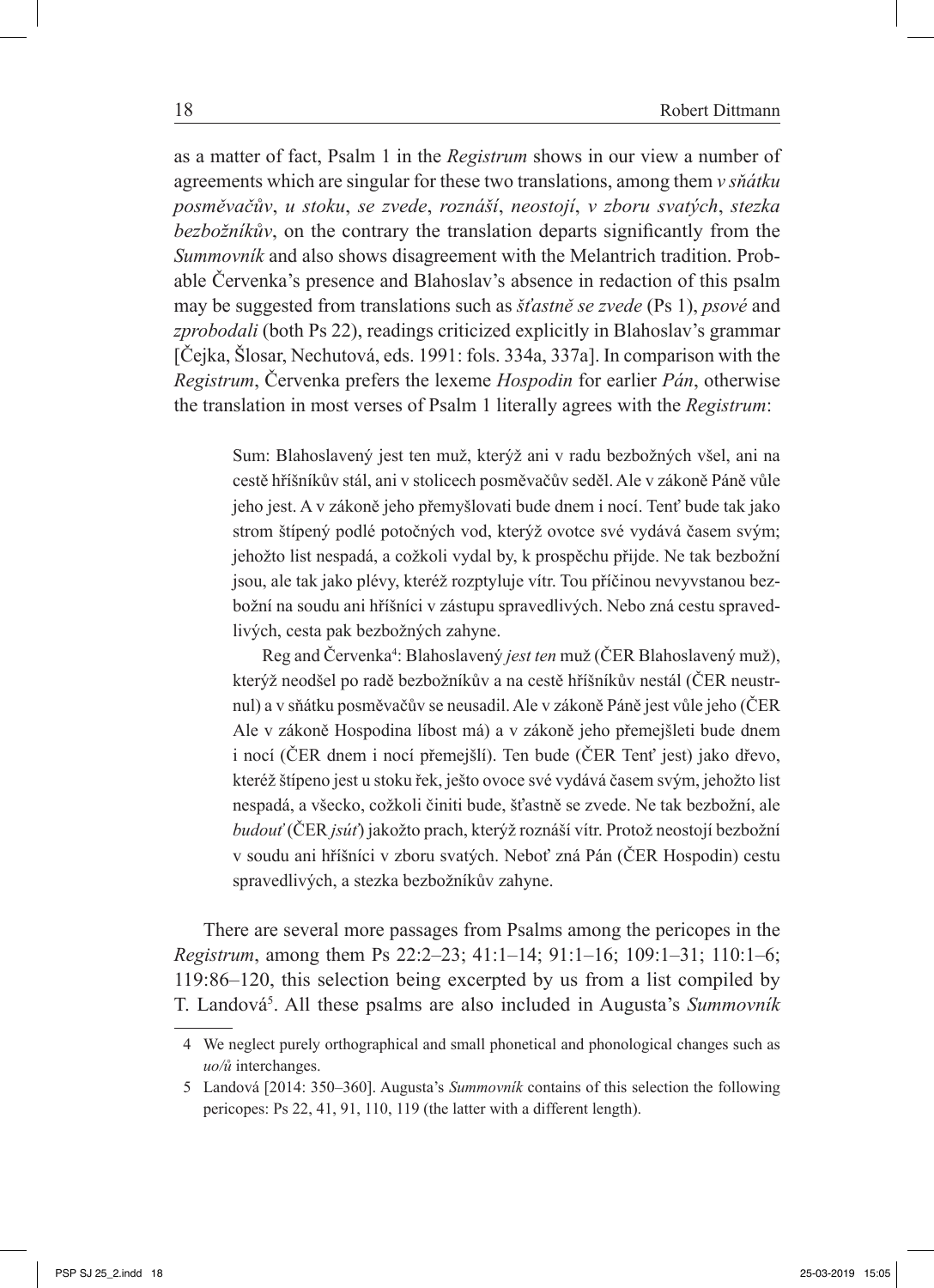(the Ps 119 pericope differs in length). Also among these pericopes we find numerous obvious singular agreements between the *Registrum* and Červenka's *Psalter*, whereas the *Summovník* chooses a different translation. Among such examples we may list *rozdírají usta svá* (Ps 22:8), *ukřivují* (Ps 22:8), *zčechře* (Ps 41:4), *zlé mi vinšují* (Ps 41:6), *kdy aspoň umře* (Ps 41:6, cf. Sum *když pak umře*), *bublí proti mně* (Ps 41:8), *červík … utržka lidská a povrhel* (Ps 22:7; Červenka reads *outržka*), *od moru nejlitějšího* (Ps 91:3), *pod křídly jeho doufání míti budeš* (Ps 91:4), *náhlého zhoubce poledního* (Ps 91:6; cf. Sum: *zhoubce poledního*), *vysvobodím jej, ochráním a zastru jej* (Ps 91:14), *nebude … toho žel* (Ps 110:4), *naplní těly zbitých* (Ps 110:6), *rtom* … *ustom* … *soudom* (Ps 119:103.108), *kochání míti budu* (Ps 119:117), and there occurs a high degree of agreement in some verses such as Ps 41:7 *Přijde-li kdo z nich, aby mne navštívil, neupřímě mluví v srdci svém, nahromáždil sobě hříchův, a vyjda ven, toliko pomluvy strojí* (*Registrum*), where Červenka's version does not differ lexically from the *Registrum* at all<sup>6</sup>, and similarly in Ps 91:14-16 the *Registrum* version – apart from the conjuction *a* and a non-independent particle -*ť* – is lexically fully identical with Červenka whereas Augusta's *Summovník* again deviates considerably. As a result, we may conclude that there can be no doubt about a strong mutual relation between the *Registrum* and Červenka's *Psalter* in most of the psalms mentioned, with one exception: the translations of Ps 109:1‒31 in the *Registrum* and Červenka differ remarkably. This fully confirms previous findings of Eliška Baťová who searched out the textual source for this psalm in a previous writing by Augusta dated to the first half of the 1540s [Baťová 2013: 209]. At the same time, the translation of Ps 109 displays more elegant Czech than Červenka's *Psalter*, since there do not appear such marked renderings as *rozčesla* and *obežvali* present in the latter's version. If the dating of the *Registrum* to the years of 1557–1559 is correct, one may conclude that at least parts of Červenka's *Psalter* must have been in preparation or in manuscript already by then or that Červenka's editorial alterations were to be largely accepted in his later published *Psalter*, whereas the *Summovník* translation was not used as the textual basis for the *Registrum* in these passages. This conclusion is in line with Eliška Baťová's [2013: 209] analysis of Psalms 16 and 26: she found out that readings identical with Červenka's *Psalter* prevail, but there are also readings shared with the Melantrich Bible and some readings are unique, and some of the latter would emerge again in Štefan's postil of 1575. The *Registrum* shares the numbering of psalms with the Vulgate tradition [Baťová 2013: 209].

<sup>6</sup> Augusta's *Summovník* reads differently: *A kdožkoli z nich přišel mne navštíviti, marné věci mluvil, srdcem křivé věci sobě zbíral, vejda ven, vypravoval je*.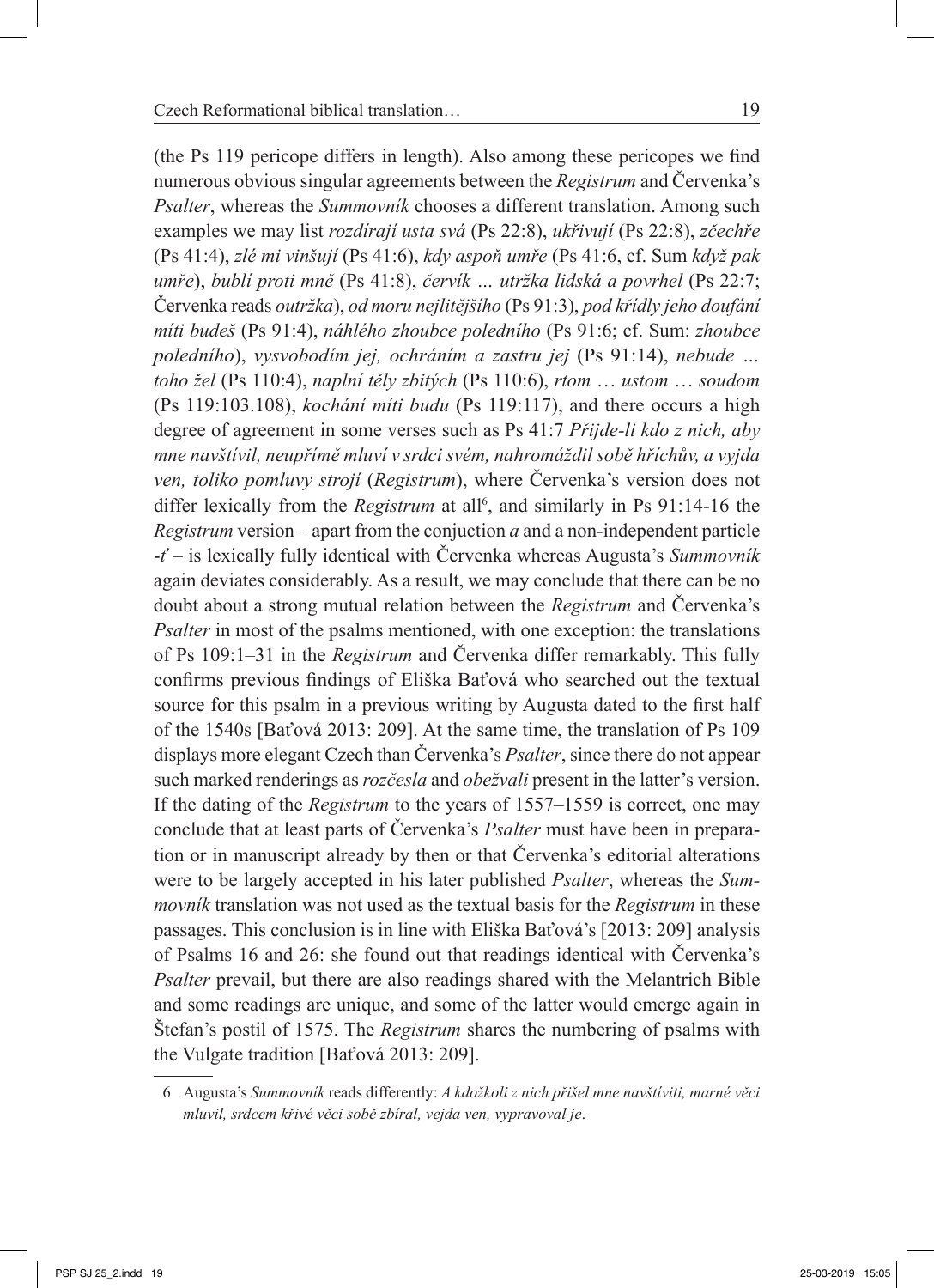Other Old Testament pericopes – the sample for the puropse of analysis in this article included Is 7:10–16, Is  $11:1-10$ , Is  $60:1-14$  and Mal  $3:1-5$  – show approximation in the *Registrum* to the Vulgate readings in some cases [cf. Landová 2012: 349]. For instance in Is 7:14 the *Summovník* reads *nazoveš … Immanu El* (Tig *vocabis … Immanu El*) whereas the *Registrum* reads *dáno bude jméno Emanuel* (Vg *vocabitur nomen … Emmanuel*), in Is 60:1 it adds *Jeruzaléme* in agreement with the Vulgate whereas the *Summovník* and *Tigurina* omit it, in Is 60:7 it returns to the Vulgate proper noun reading by the form *Nabajotští* (Vg *Nabaioth*) whereas the *Summovník* reads *Nebaiot* in agreement with the Tigurina (*Nebaioth*)<sup>7</sup>. On the other hand, there occur also departures from the Vulgate, hinted at already by Eliška Baťová [2013], and approximations to the Hebrew text, mediated by a Latin translation, which is reflected in proper nouns, for example Is 11:1 *Izay* (Sum *Jesse*, Vg and Tig *Iesse*, BiblMel2 *Jesse*, but the Hebrew text reads *Jišaj*), and other readings such as Is 60:7 *dům slávy* (Sum *duom velebnosti*, Tig *domum magnificentiae*, in margine *gloriae*, Vg *domum maiestatis*, BiblMel2 *duom velebnosti*). Such a reading (*domum gloriae*) occurs not only in the margin of the *Biblia Tigurina* but unsurprisingly in some of the sources for its marginalia [cf. Gordon, Cameron 2016: 206], namely in Sebastian Münster's translation of Old Testament, issued in 1534–1535, and Pagninus' translation, which appeared for the first time in 1528. The latter occurred also in Stephanus' edition of 1556–1557, both editions could have been at Blahoslav's disposal [cf. Dittmann 2012: 106, 108; Just 2007: 120‒122]. The relation between the *Summovník* and the *Registrum* may be supported by interchange of the marginal note (*dítě, kteréž prsí požívá*) and the main text (*ssanec*) of the *Summovník* in the *Registrum* which reads only *dítě, kteréž prsí požívá* (Is 11:8; cf. BiblMel2 *dítě od prsí*, Vg *infans ab ubere*). A deeper and more systematic analysis of the *Registrum* still remains, however, a desideratum for a future elaborate research.

# **3.3. Blahoslav's** *Evanjelia* **of 1571 and Štefan's postil of 1575**

The debates in the Unity of the Brethren about pericopes did not cease after 1559. A new compromise between the old system of pericopes and Augusta's innovative suggestion as realized in the *Summovník* and accepted with some modifications by the *Registrum* was assembled in the early 1560s by Bishop Jan Černý, whose version was corrected by bishops Matěj Červenka and Jan Blahoslav. The print was issued in 1563 yet regretfully no surviving copies have been discovered [cf. Landová 2014: 133–142]. However, we may suppose

<sup>7</sup> For examples from Isaiah see Dittmann [2018: 131–132, 2017: 66–68].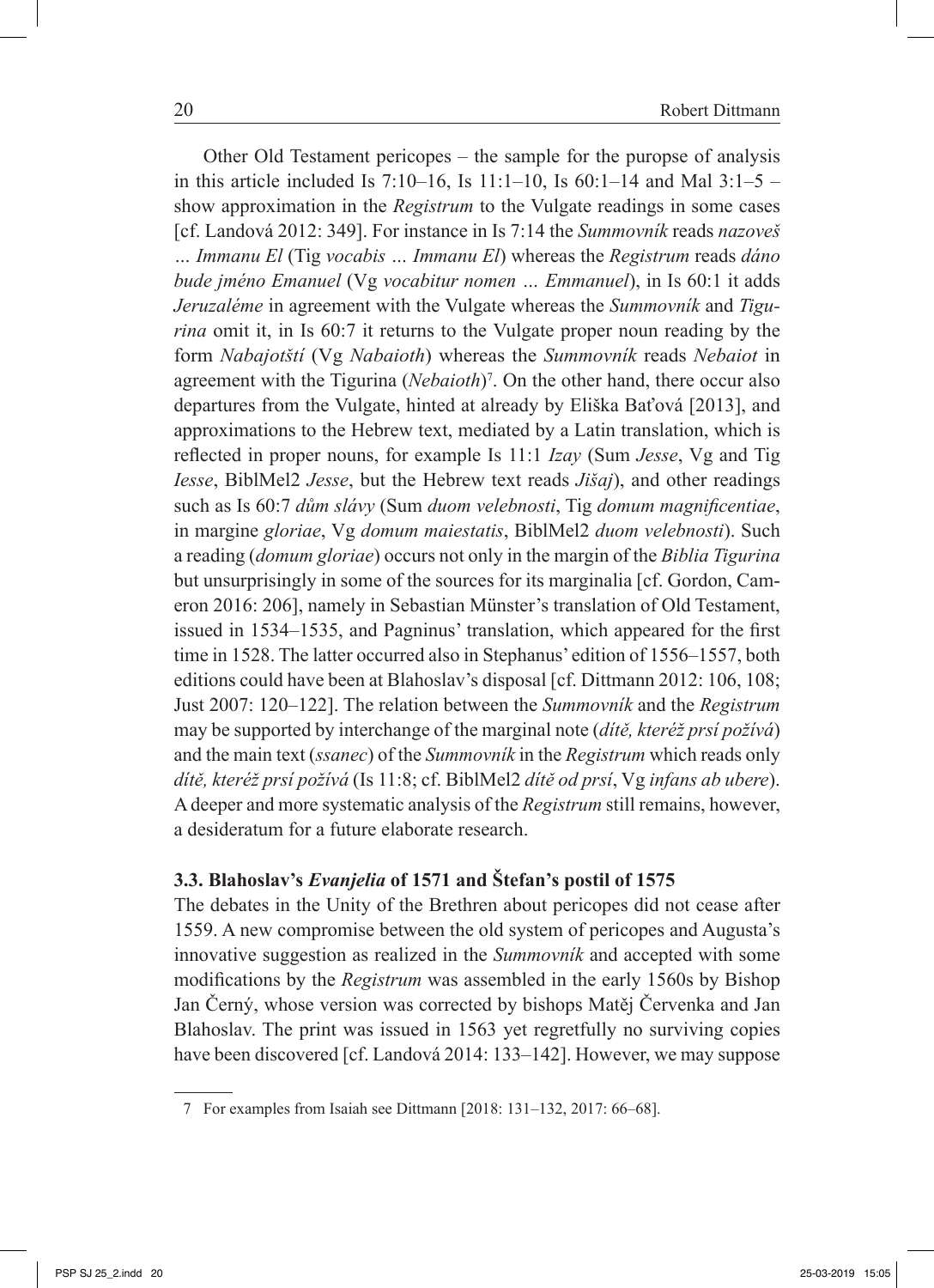that the Old Testament textual version of this print was taken over by two later prints of the 1570s which include pericopal readings: Blahoslav's *Evanjelia* (1571) and Štefan's postil (1575). In New Testament pericopes these prints of the 1570s unsurprisingly utilized the latest Brethren approved translation of Jan Blahoslav's New Testament of 1568. In the Old Testament, however, there was none such a new complete translation, since Červenka's *Psalter* (1562) was probably a merely private initiative [Just 2016: 64] and its language was sternly criticized by Blahoslav. It has been shown that the Old Testament pericopes of the *Evanjelia* (1571) and Štefan's postil (1575) share the identical translation, which displays a certain degree of non-Vulgate readings [Dittmann 2012: 177‒178], namely in the case of pericopes Is 9:2‒7, Is 11:1‒10, Mi 5:2‒4. Here we may add that also in the case of the only remaining Old Testament pericope in the *Evanjelia* present in Štefan's postil, namely Is 59:20–60:14, the translation there takes over the version of the *Evanjelia* completely, with only minute differences: Is 59:21 and 60:9 Evanjelia *s ními* versus Štefan's postil *s nimi*, Is 60:6.10.12 *neb – nebo* and vice versa, Is 60:6 *velbloudův – velbloudů*, Is 60:6 *příjdou – přijdou*, Is 60:11 *nebudouť – nebudou*. We showed elsewhere [Dittmann 2016: 250–254] that in Štefan's postil there emerge numerous non-Vulgate readings alongside the Vulgate-based ones and that some readings penetrated into following Brethren prints such as the Kralice Psalter of 1579 and the Six-Volume Kralice Bible.

Now we may add comparisons of the recently identified *Registrum* (1557–59) and Štefan's postil (1575), which will be based on randomly selected passages Gn 2:18–24, 4:1–16, 2S 7:1–17, Ps 1:1–6, 91:1–16; 110:1–7, Mal 3:1–5, of which none is included in the *Evanjelia*, and furthermore Is 59:20–60:14, Mi 5:2‒4, present also in the *Evanjelia*.

Let us start with the passages present also in the *Evanjelia*. Since we concluded above that the *Evanjelia* version was fully taken over by Štefan's postil, the statements concerning textual relationships between the *Registrum* and Štefan's postil will be valid also for relationships between the *Registrum* and the *Evanjelia*. First, it is important to confirm Eliška Baťová's [2014: 244] findings that the textual version of the *Registrum* (Reg) is clearly reflected in the *Evanjelia* (and therefore Štefan's postil, we may add, as well). She compared pericopes Is 9:2–7, Is 11:1–10, Is 52:1–10, Is 59:20–60:14, Is 66:5–14, Mi 5:2‒4 from *Evanjelia* with the *Registrum* and concluded that the *Evanjelia* show a high degree of textual agreement, some parts of the *Registrum* being taken over literally, others being, however, significantly modified.

Indeed, a comparison of the beginning of the pericope of Is  $60:1-14$  from the *Registrum* and the corresponding versets of Štefan's postil undoubtedly shows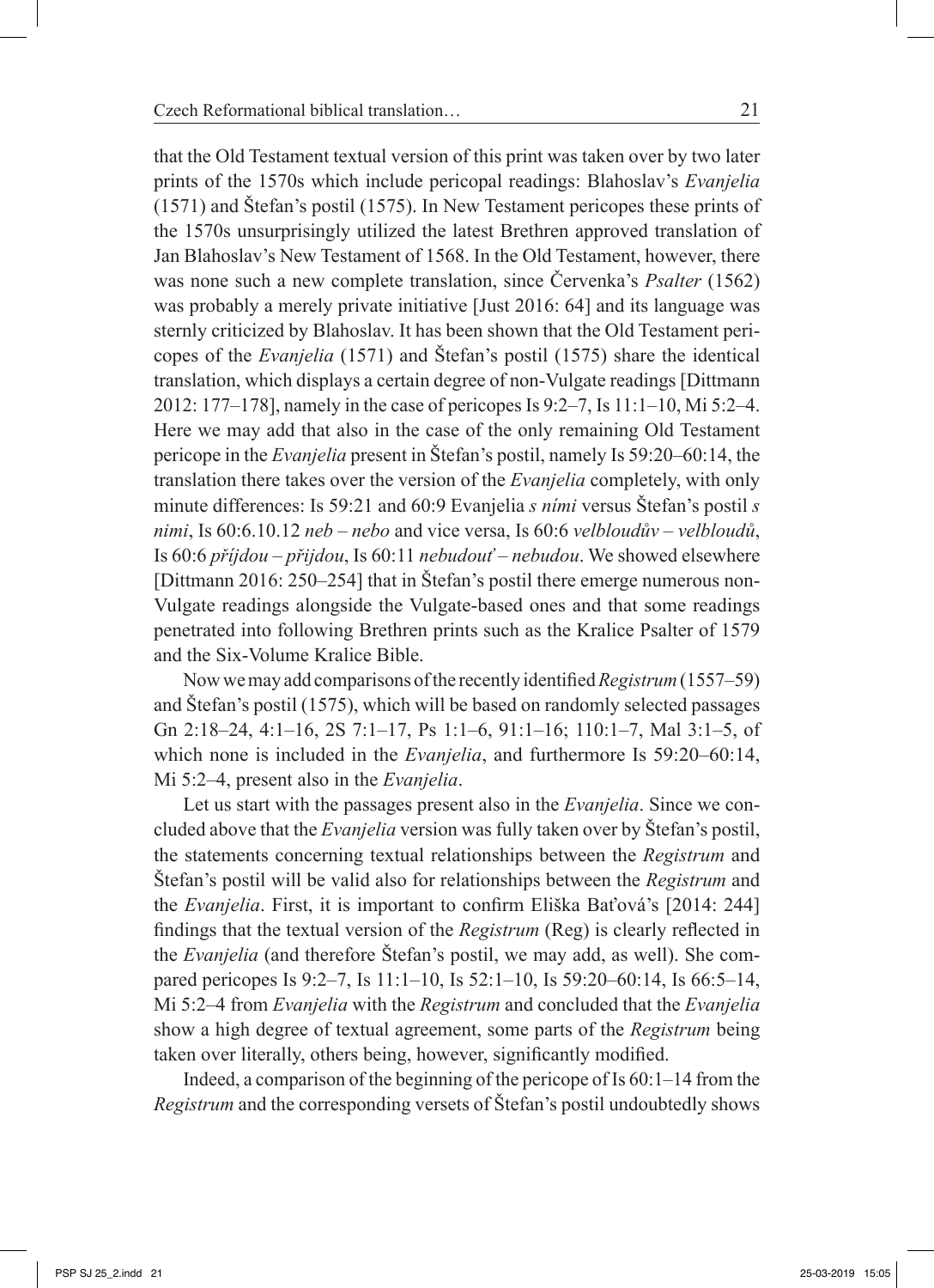a direct dependence of the latter on the *Registrum* [cf. Baťová 2014: 244]. Differences in the *Registrum* are typed in italics, disrespected are two word order changes commented below:

Reg: Povstaniž te*h*dy a zastkvěj*ž* se, ó Jeruzaléme, nebť jest přišlo světlo tvé a sláva Páně vzešla jest nad tebou. Neb aj, tmy přikryjí zemi a mrákota lidi, ale nad tebou*ť* vzejde *Pán* a sláva jeho ukáže se na tobě. Pohané budou choditi v světle tvém a králové v blesku nad tebou vzešlém. Pozdv*í*hniž očí svých vůkol sebe a popatř. Tito všickni hromadně k tobě poberou se a synové tvoj*í* zdaleka přijdou. Dcery pak tvé po boku tvém vychovány budou.

ŠtefPost: Povstaniž tedy a zastkvěj se, ó Jeruzaléme, nebť jest přišlo světlo tvé a sláva Páně vzešla jest nad tebou. Neb aj, tmy přikryjí zemi a mrákota lidi, ale nad tebou vzejdeť Hospodin a sláva jeho se ukáže na tobě. Pohané budou choditi v světle tvém a králové v blesku nad tebou vzešlém. Pozdvihniž očí svých vůkol sebe a popatř, tito všickni k tobě hromadně poberou se a synové tvoji zdaleka přijdou; dcery pak tvé po boku tvém vychovány budou.

The versions differ only in minute details in vowel quantity (*pozdvíhniž/ pozdvihniž*, *tvojí/tvoji*), varying forms (such as *tehdy/tedy*), emphatic particles -*ž*, -*ť* and two slight word order shifts (*ukáže se > se ukáže, hromadně k tobě > k tobě hromadně*). There appears one terminological substitution *Pán > Hospodin*, but the two versions represent certainly one translation basis. In other parts of this pericope, however, the translation of the *Registrum* was deeply revised [cf. Baťová 2014: 244]<sup>8</sup>, with some readings in line with the Vulgate (e.g. Is 60:6 *nesouce … vzdávajíce*) and others with non-Vulgate sources (e.g. Is 60:9 *lodí tarsenské*) [Dittmann 2018: 132]. Since we do not possess the 1563 edition, we cannot determine with certainty whether the textual modification in the 1570s simply equals to the 1563 version – a possibility supported by the system of pericopes in Štefan's postil [Baťová 2012: 42] – or represents another revision [cf. Baťová 2014: 244].

On the contrary, the pericopal passages from Gn  $2$  (Gn  $2:1-25$  in Reg, Gn 2:18–24 in ŠtefPost), Gn 4:1–16 and 2S 7:1–17 in Štefan's postil are translated anew and independently, with new readings departing from the Vulgate to the non-Vulgate tradition such as Gn 2:18 Reg *učiňmež* (Vg *faciamus*) – ŠtefPost *učiním*, Gn 2:20 *Adam* (Vg *Adam*) – *člověk*, Gn 2:21 *na Adama* (Vg *in* 

<sup>8</sup> We thus confirm Eliška Baťová's [2014: 244] findings on a close relationship between *Registrum* and Blahoslav's *Evanjelia* in some pasaages, since the *Evanjelia* and Štefan's postil have virtually identical text. Baťová suggests that the differences may have been consequences of Jan Blahoslav's own revision.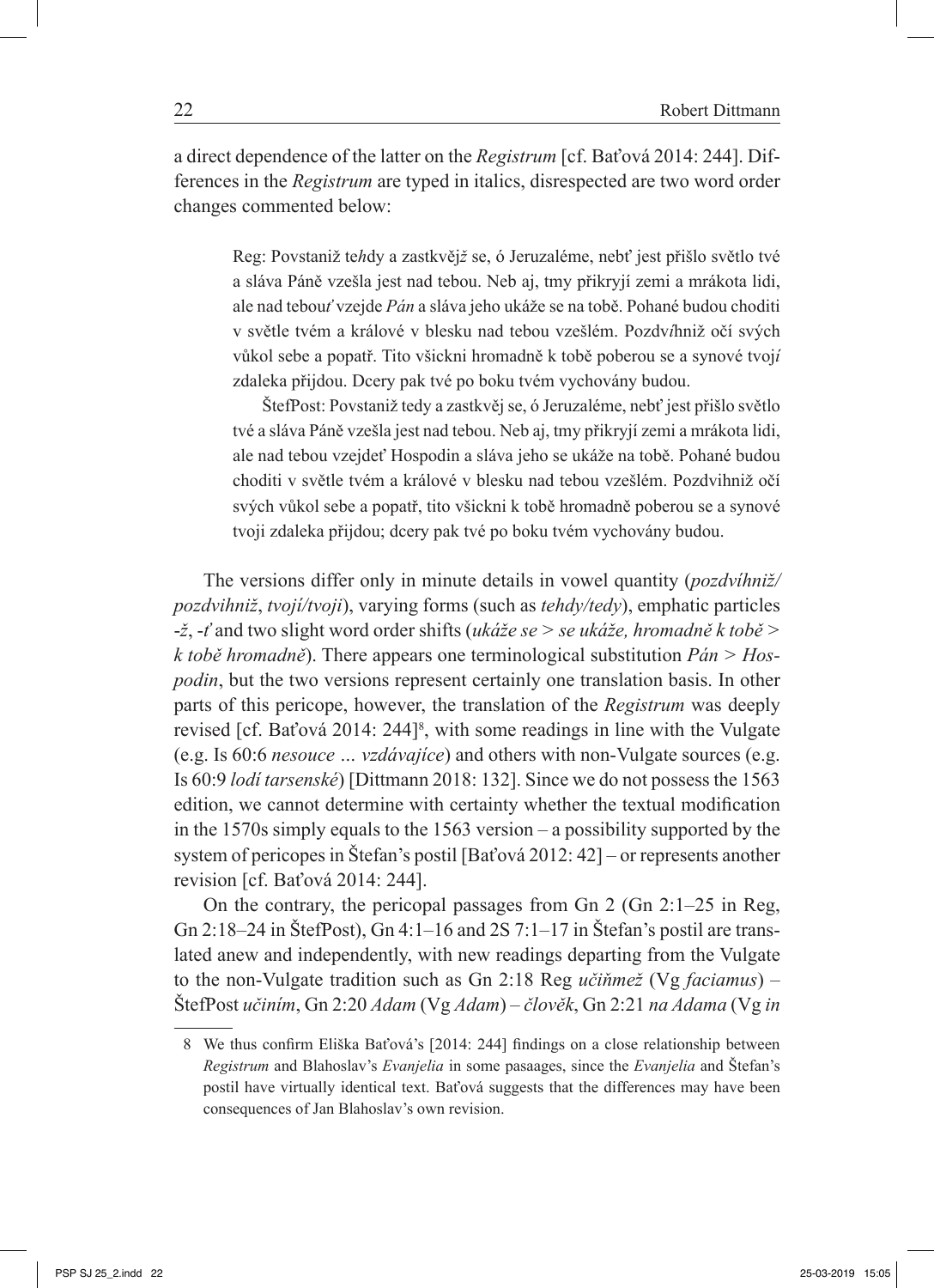*Adam*) – *na člověka*. The same direction is followed by shifts in Gn 4:8 *vyjděma ven* – omitted, Gn 4:16 *vyhnaný na zemi* (Vg *profugus in terra*) – *v zemi Nod*, and 2S 7:2 omission as in the Vulgate – *král*.

Moreover, it seems that in Psalms the version preserved in Štefan's postil goes back generally to the *Registrum* version, and it certainly does not take over the version of Červenka's *Psalter* mechanically as one might expect, cf. Ps 91:4 Reg, ŠtefPost *křídly svými přikryje tě* versus Červenka *brky svejmi přikryje tě*, Ps 91:13 *po lvu* versus *po štíru ksenčím*, Ps 110:2 *panúj(ž)* versus *aby panoval*, Ps 110:3 *ve dni vítězství tvého* /Reg *vítěství*/ versus *ve dni vítězného tažení tvého*, Ps 110:6 *souditi bude* versus *soudy pomst svých uvede*), even though some readings are closer to the latter. These comprise, for example, Ps 110:1 *na pravici* and *nepodložím* (Reg *po pravici*, *nepoložím*), Ps 110:6 *povýší* (Červenka *povejší*; Reg *pozdvihne*), in Ps 1:2 *přemejšlí* (a form criticized by Blahoslav, whereas another such form *zvede* is substituted by *povede*, a lexeme recommended by him). Mutual dependence of the three texts is further proved by the marginal reading *potře* in Štefan's postil in Ps 110:6, which is attested in both *Registrum* and Červenka. There appear, however, no returns to the version recorded in the *Summovník* in Ps 110, whereas there are possible cases of inspiration by and/or restoration of the *Summovník* readings in Ps 1, cf. Ps 1:1 Sum *v stolicech*, ŠtefPost *na stolici* – Reg, Červenka *v sňátku*; Ps 1:4 Sum *plévy*, ŠtefPost *plevy* – Reg, Červenka *prach*; Ps 1:5 *spravedlivých* – *svatých*). It is nevertheless apparent that reception of Červenka's translation was rather reserved in the Unity in comparison with the warm welcome enjoyed by Blahoslav's New Testament translation, republished in 1568 and included after revisions and expanding of the apparatus into the Six-Volume Kralice Bible, the climax of the Czech Reformational biblical humanism.

### **4. Conclusions**

In line with the heritage of the radical Hussitism, the development of theology in the Unity of the Brethren was much more rapid than in moderate conservative religious currents. The same holds true also for liturgy and pericopal readings. The free choice of pericopes in the first decades was brought back into line by Bishop Lukáš. At the same time, he insisted on a very literal translation from the Vulgate, the most literal one among contemporary Czech translations. In this respect as in other fields, the Unity showed to be the true heir to Czech Hussitism, for literalism was a typical feature of the third redaction of the Old Czech Bible, connected to Prague university circles close to Jan Hus around 1410 [cf. Kyas et al. 1997: 100].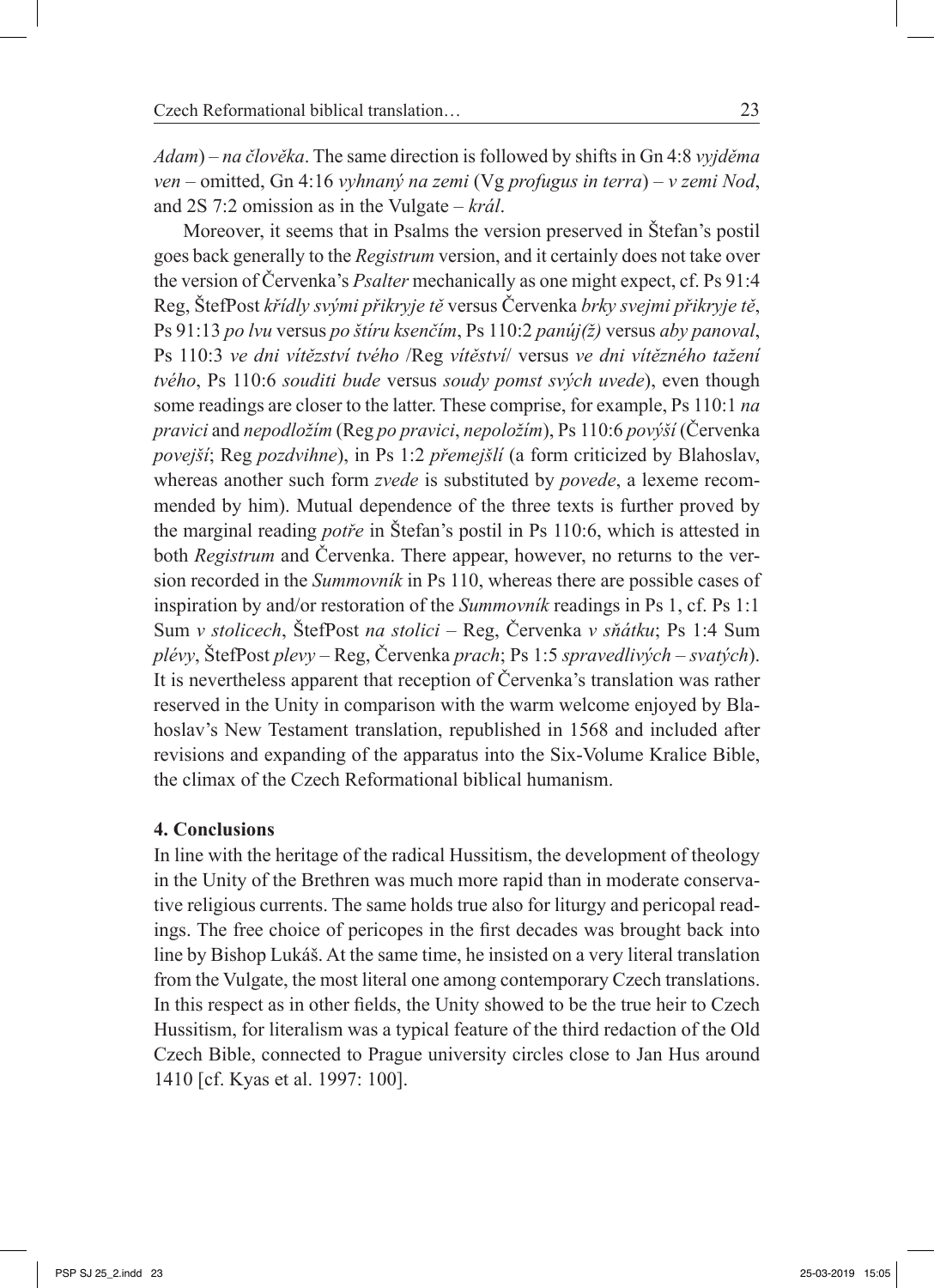Lukáš's system, returning to the traditional set of pericopes, was complemented and challenged during the 16th century by an unofficial translation in the *Summovník* (printed partially possibly around 1570) by Lukáš's successor, Bishop Jan Augusta. He prepared an entirely new system consisting of translations made from the *Biblia Tigurina*, a Zurich Reformational version. Augusta's translation of pericopes, independent of the Vulgate tradition, was after corrections of other bishops printed as *Registrum aneb Zpráva* […]. This undated print, most likely from the span of 1557–1559, displays agreements with the *Summovník*, Červenka's *Psalter*, Blahoslav's New Testament and the Czech Vulgate-based tradition as represented e.g. by Netolický and Melantrich Bibles. As a result, it displays some approximations to the Vulgate in comparison with the *Summovník*. It seems that Jan Blahoslav and his colleagues intentionally eliminated extremities of Augusta's translation including some harsh Latinisms, they combined the Vulgate and non-Vulgate tradition and attempted to balance out the literal and loose translation principles. However, the debate in the Unity about pericopes would be continued in the following years. The few pericopes present in Blahoslav's *Evanjelia* (1571) are identical with pericopes in Štefan's postil (1575). In this postil, some Old Testament verses show a high degree of resemblance to the *Registrum* whereas a strong inclination to the Vulgate was weakened and many new non-Vulgate readings shared with the Hebrew text were introduced. It is not excluded that the modifications occurring in comparison with the *Registrum* appeared already in a print of 1563, yet no preserved copies of this edition prevent us from determining the precise successiveness and from accomplishing reconstruction of textual dependence fully. In this study, due to the amount of material, we limited ourselves intentionally to textual probes only. For a fuller account, a more systematic and elaborate analysis will have to be undertaken in the future.

The pericopal translation in the *Summovník* and *Registrum* both occupy an important place in the history of Czech pericopes since they represent the two Czech earliest preserved translations of parts of the Old Testament with numerous non-Vulgate readings, thus meeting to various degrees the imperative of the *hebraica veritas* principle, albeit mediated by humanistic Latin. Some New Testament parts of the *Registrum*, however, may have originated by direct consultation of the Greek versions. In this respect, the Unity proved much more courageous and independent of the preceding tradition than the Czechspeaking Utraquists who basically – at least judging from biblical translations produced massively – remained on the soil of the Vulgate for the whole time of their existence.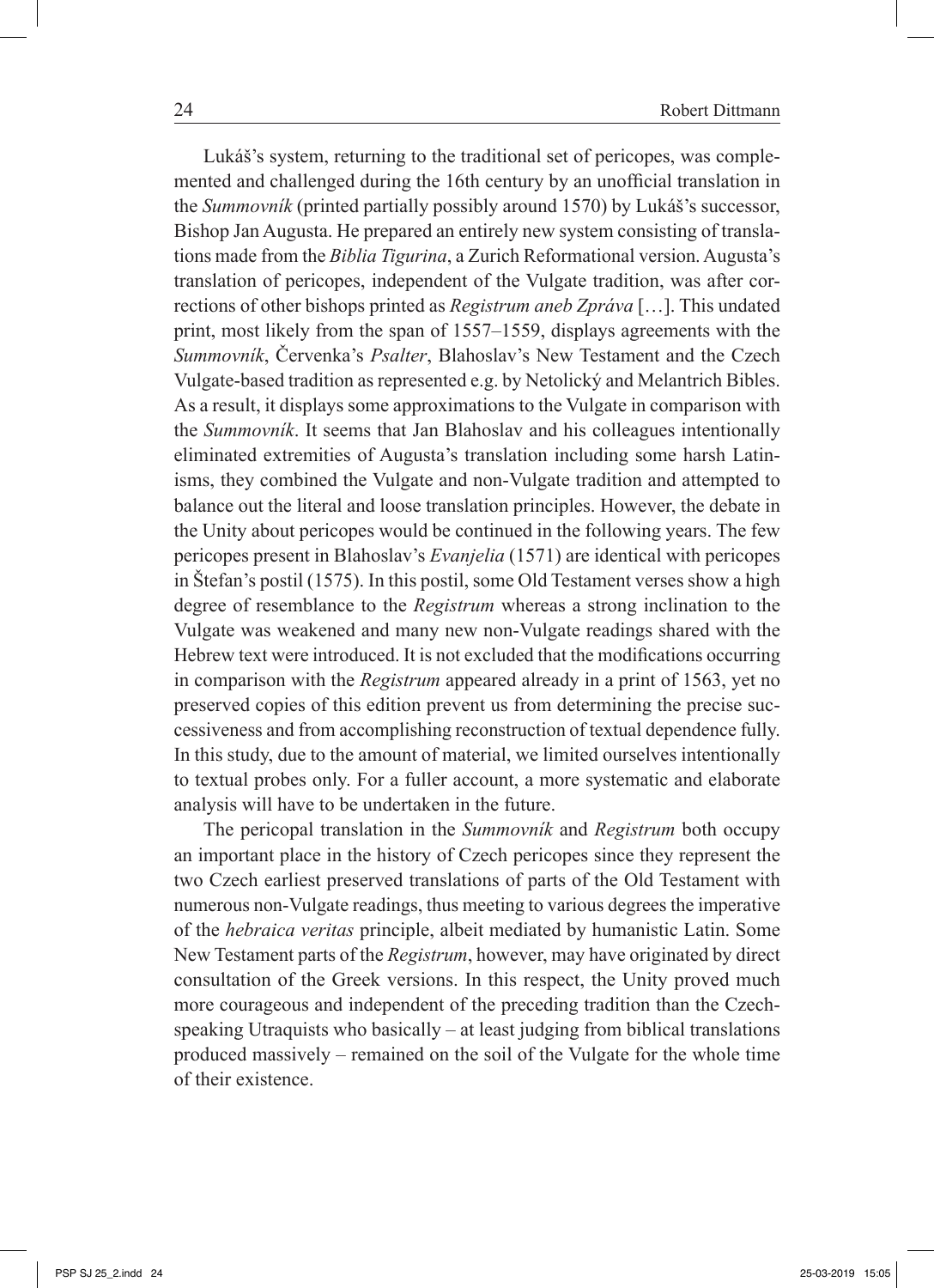#### **Bibliography**

- *Old prints and electronic editions*
- BiblMel2 Melantrich's Bible of 1556–1557 = *Bibli česká* [...], Prague, 1556–1557. (*Knihopis*, No. 1102. Olomouc, Scientific Library, III 32.296.)
- BiblNet Netolický's Bible = *Biblí česká* […], Prague, 1549. (*Knihopis*, No. 1101. Prague, National Library of the Czech Republic, 54 A 3.)
- Blahoslav's *Evanjelia Evanjelia aneb čtení svatá, kteráž slovou pašije* […] [Ivančice], 1571. (*Knihopis*, No. 2264. Prague, Library of the National Museum of the Czech Republic, 24 B 1.)
- Blahoslav's New Testament 1564 *Nový zákon* […] [Ivančice] 1564. (*Knihopis*, No. 17110. Olomouc, Scientific Library, 32.653.)
- Blahoslav's New Testament 1568 *Nový zákon* […] [Ivančice] 1568. (*Knihopis*, No. 17112a. Prague, National Library of the Czech Republic, 54 S 873.)
- ČER Červenka's *Psalter* = [Červenka, Matěj] [*Žaltář svatýho Davida, proroka a krále velikýho*] [Olomouc, 1562]. (*Knihopis*, No. 17555. Olomouc, Scientific Library, 32.676.)
- Lukáš's New Testament of 1525 *Nový zákon* […], Mladá Boleslav, 1525. (*Knihopis*, No. 17097. Prague, Library of the Royal Canonry of Praemonstratensians at Strahov, DR IV 17.)
- Münster's translation of 1534‒1535 […] *Hebraica biblia, Latina planeque nova Sebast. Munsteri tralatione* […], Basel, 1534‒1535. (Olomouc, Scientific Library, II 261.)
- Pagninus *Biblia sacra* […], Coloniae, 1541. (*VD16* B 2616. Olomouc, Scientific Library, II 82.)
- Reg *Registrum* = [*Registrum aneb Zpráva* […]], [s. l., s. a.]. (*Knihopis*, No. 14768. Prague, National Library of the Czech Republic, 54 B 81.)
- SCR *Textus receptus* = edition based on F.H.A. Scrivener's text, quoted according to *BibleWorks* 9.0.12.718, 2013.
- ŠtefPost Štefan's postil = [Štefan, Ondřej] *Výklad řečí Božích* […], [Ivančice], 1575. (*Knihopis*, No. 15953. Prague, Library of the National Museum of the Czech Republic, 35 C 1.)
- Stephanus' Bible of 1556–1557 *Biblia utriusque Testamenti* [...], [Geneva], 1556‒1557. (*GLN 15‒16*, No. 2021. Brno, Moravian Library, ST4-0050.151Vet.; ST4-0050.151,Nov.)
- Sum *Summovník* = [Augusta, Jan] *První díl knih služby slova Božího* [Prague, 1570]. (*Knihopis*, No. 4055. Prague, National Library of the Czech Republic, 54 B 5.)
- Tig *Biblia Tigurina* = *Biblia sacrosancta* […], Tiguri, 1543. (VD16 B 2619. Olomouc, Scientific Library, III 8.)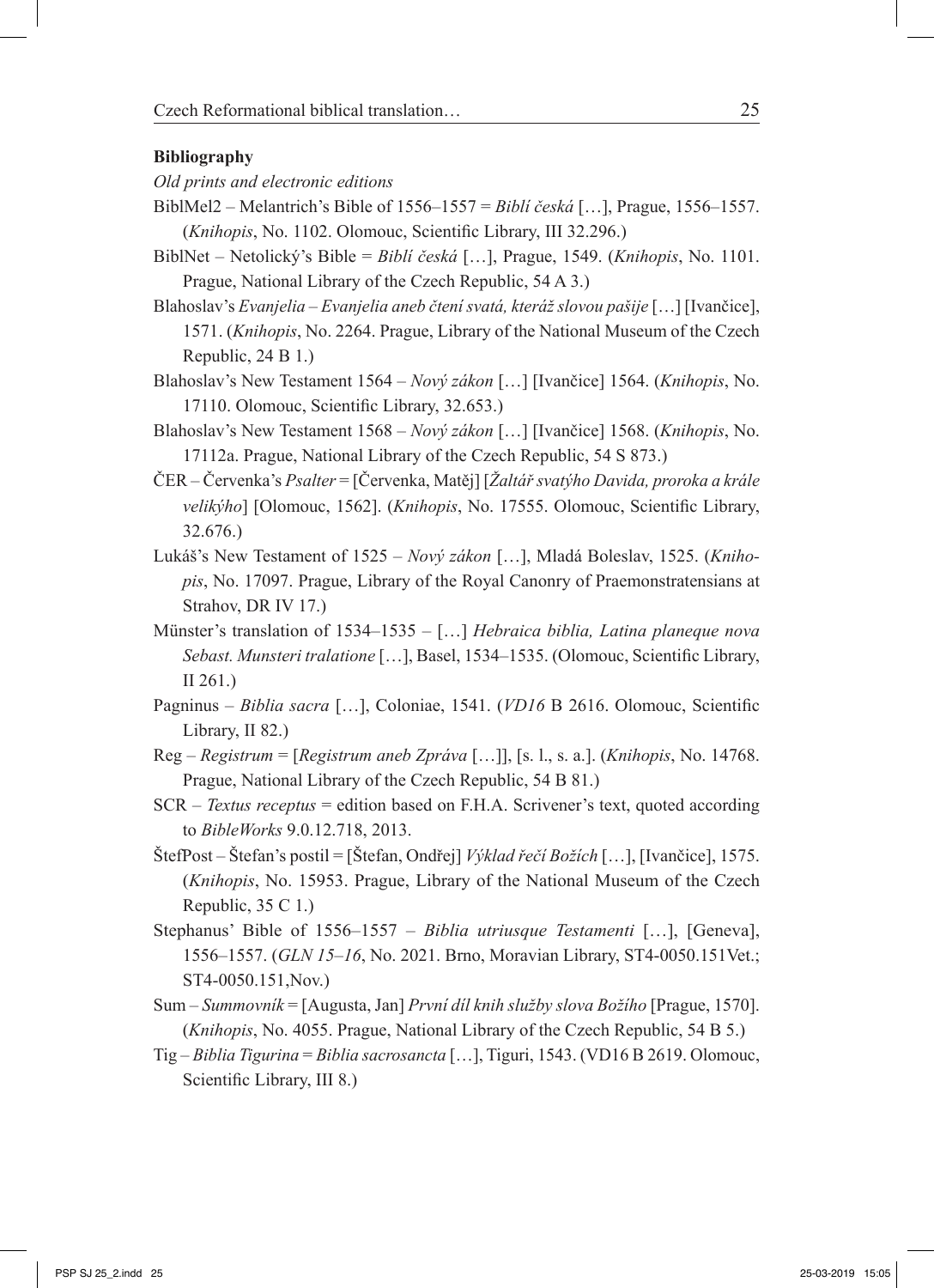Vg – *Vulgata Clementina = Biblia sacra* […], quoted according to *BibleWorks* 9.0.12.718, 2013.

*Secondary literature*

- Baťová Eliška (2012), *Koncepce liturgického roku v hymnologické činnosti Jana Augusty*, "Hudební věda", vol. 49, No. 1‒2, pp. 33‒44.
- Baťová Eliška (2013), *Augustovo "Registrum aneb Zpráva, co se kdy a o čem čísti má" a jeho kontext: nové pohledy*, in: *O felix Bohemia! Studie k dějinám české reformace*, ed. Petr Hlaváček, Univerzita Karlova v Praze – Filosofia, Praha, pp. 195‒213.
- Baťová Eliška (2014), *Tisk Blahoslavových "Evanjelií" v kontextu bratrské liturgie a sakrální rétoriky*, in: *Amica, Sponsa, Mater. Bible v čase reformace*, ed. Ota Halama, Kalich, Praha, pp. 241–260.
- Baťová Eliška (2016), *Prolegomena k interpretaci a dataci nově objeveného Augustova "Summovníku"*, "Clavibus unitis", vol. 5, pp. 1‒16.
- *Bible kralická šestidílná. Kompletní vydání s původními poznámkami* (2015), Česká biblická společnost, Praha.
- *BibleWorks* 9.0.12.718 (2013). Fonts: BWGRKL, BWGRKN, and BWGRKI [Greek] PostScript® Type 1 and TrueType fonts. Copyright ©1994–2015 BibleWorks, LLC. All rights reserved. These Biblical Greek and Hebrew fonts are used with permission and are from BibleWorks (www.bibleworks.com). I ask other to comply with displaying and preserving the copyright, if they also distribute any derived publications.
- Brown Andrew J. (ed.) (2001), *Opera omnia Desiderii Erasmi Roterodami. Recognita et adnotatione critica instructa notisque illustrata. Ordinis sexti tomus secundus*, Elsevier, Amsterdam et al.
- Bůžek Václav et al. (2010), *Společnost českých zemí v raném novověku. Struktury, identity, konflikty*, Nakladatelství Lidové noviny, Praha.
- Čejka Mirek, Šlosar Dušan, Nechutová Jana (eds.) (1991), *Gramatika česká Jana Blahoslava*, Masarykova univerzita, Brno.
- Dittmann Robert (2012), *Dynamika textu Kralické bible v české překladatelské tradici*, Refugium Velehrad-Roma, Olomouc.
- Dittmann Robert (2016), *The Kralice Bible (1579‒1593/1594) and Its Later Editions*, in: Dittmann Robert, Just Jiří, *Biblical Humanism in Bohemia and Moravia in the 16th Century*, Brepols, Turnhout, pp. 249–295.
- Dittmann Robert (2017), *Textologie perikop Augustova Summovníku*, "Studie a texty Evangelické teologické fakulty", vol. 28, No. 1, pp. 57‒80.
- Dittmann Robert (2018), *Slawische Sprachen in der eucharistischen Liturgie in den böhmischen Ländern bis 1621*, in: *Linguistik als diskursive Schnittstelle zwi-*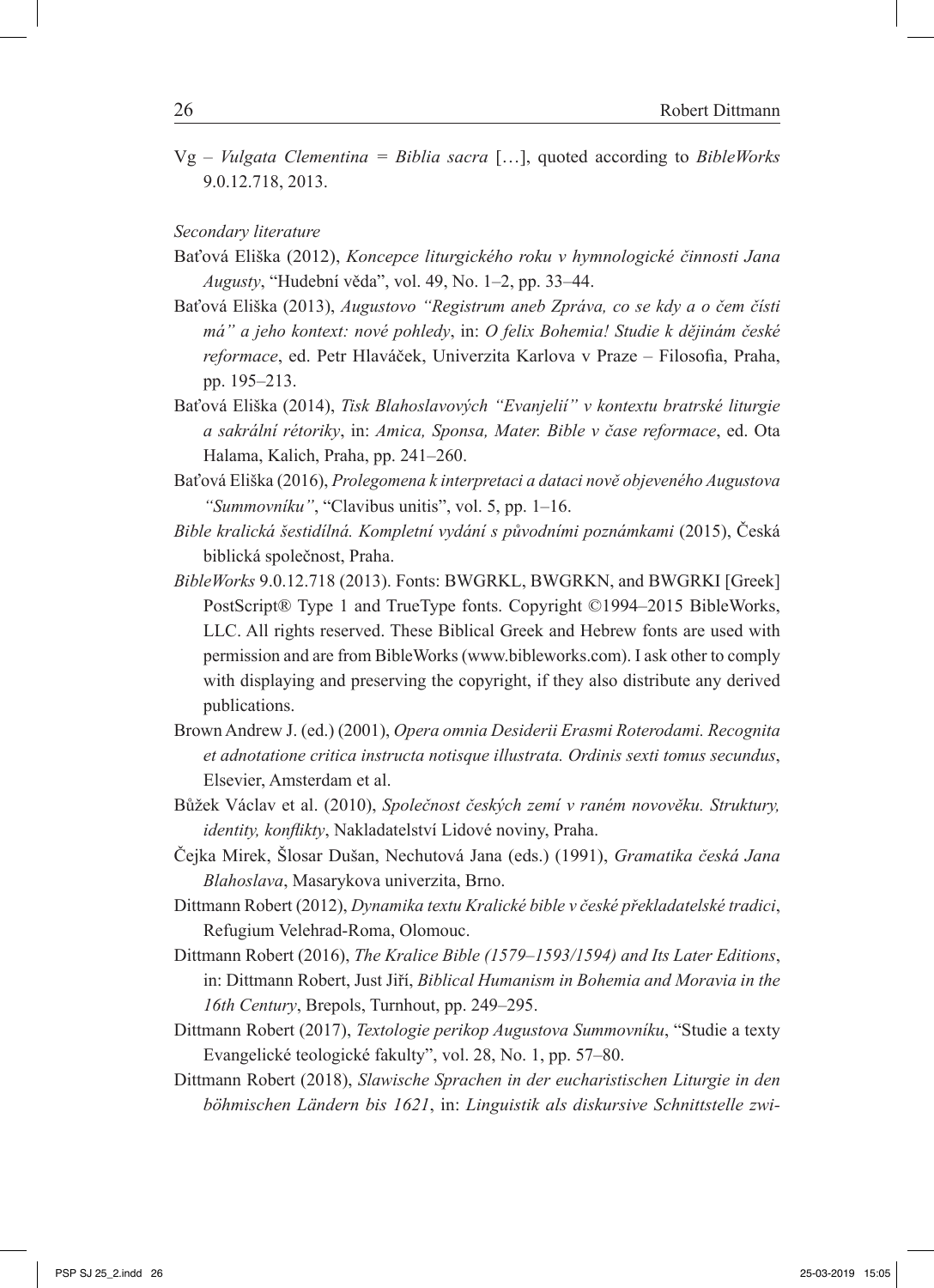*schen Recht, Politik und Konflikt*, ed. Martin Henzelmann, Dr. Kovač, Hamburg, pp. 103‒140.

- *GLN 15‒16* = *Bibliography of Books Published in the 15th and 16th Centuries in the Cities of Geneva, Lausanne and Neuchâtel*, see also http://www.ville-ge.ch/musinfo/bd/bge/gln/ [retrieved on 17th February 2018].
- Gordon Bruce, Cameron Euan (2016), *Latin Bibles in the Early Modern Period*, in: *The New Cambridge History of the Bible. Volume 3. From 1450 to 1750*, ed. Euan Cameron, Cambridge University Press, Cambridge, pp. 187–216.
- Havránek, Bohuslav (1936), *Vývoj spisovného jazyka českého*, in: *Československá vlastivěda. Řada II. Spisovný jazyk český a slovenský*, ed. Oldřich Hujer, Sfinx ‒ Bohumil Janda, Praha, pp. 1–144.
- Holeton David R. (1993), *The Evolution of Utraquist Liturgy: A Precursor of Western Liturgical Reform*, "Religio", vol. 1, No. 2, pp. 155–164.
- Holeton David R. (2016), *Liturgical Life during the Bohemian Reformation*, in: *From Hus to Luther. Visual Culture in the Bohemian Reformation (1380–1620)*, eds. Kateřina Horníčková, Michal Šroněk, Brepols, Turnhout, pp. 121–142.
- Just Jiří (2007), *Biblický humanismus Jana Blahoslava*, Praha [unpublished Th.D. dissertation].
- Just Jiří (2009), *9. 7. 1609. Rudolfův Majestát. Světla a stíny náboženské svobody*, Praha.
- Just Jiří (2016), *The Psalter of Matěj Červenka (1562)*, in: Dittmann Robert, Just Jiří, *Biblical Humanism in Bohemia and Moravia in the 16th Century*, Brepols, Turnhout, pp.  $60-65$ .
- Just Jiří (2017), *Summovník Jana Augusty a jeho dochování. Příspěvek k tématu bratrské knižní kutlury a k možnostem jejího dalšího výzkumu*, "Studie a texty Evangelické teologické fakulty", vol. 28, No. 1, pp. 41–56.
- *Knihopis* = *KPS Databáze Knihopis*, available on-line at http://www.knihopis.cz/ [retrieved on 17th February 2018].
- Kyas Vladimír et al. (1997), *Česká bible v dějinách národního písemnictví*, Vyšehrad Křesťanská akadmie, Praha – Řím.
- Landová Tabita (2012), *Lekcionář Jana Augusty a jeho role v bratrském sporu o perikopy*, "Listy filologické", vol. 135, No. 3‒4, pp. 333‒365.
- Landová Tabita (2014), *Liturgie Jednoty bratrské (1457‒1620)*, Pavel Mervart, Červený Kostelec.
- Macek Josef (2001), *Víra a zbožnost jagellonského věku*, Argo, Praha.
- Šimek Štepán (2019), *Jazyk* [entry], in: *Elektronický slovník staré češtiny*, Oddělení vývoje jazyka Ústavu pro jazyk český AV ČR, v. v. i., Praha, available on-line at http://vokabular.ujc.cas.cz/ [retrieved on 5th February 2019].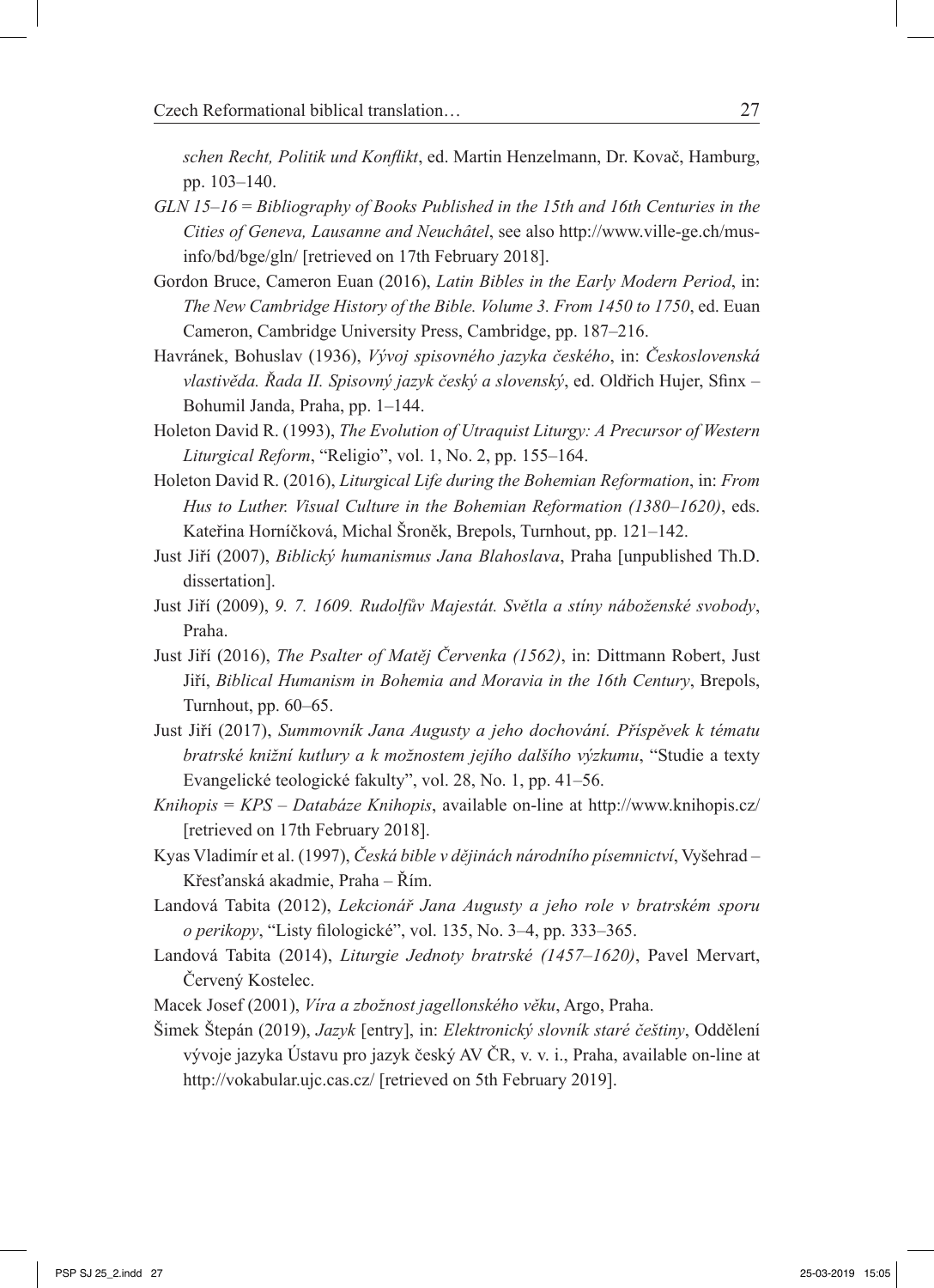- Šmahel František (2001), *Husitské Čechy. Struktury, procesy, ideje*, Nakladatelství Lidové noviny, Praha.
- Šmahel František (2014), *The Divided Nation*, in: *Between Lipany and White Mountain. Essays in Late Medieval and Early Modern Bohemian History in Modern Czech Scholarship*, ed. James R. Palmitessa, Brill, Leiden, pp. 63–93.
- Šmahel František (2016), *Was There a Bohemian Reformation?*, in: *From Hus to Luther. Visual Culture in the Bohemian Reformation (1380‒1620)*, eds. Kateřina Horníčková, Michal Šroněk, Brepols, Turnhout, pp. 7‒16.
- Svobodová Andrea, Voleková Kateřina (forthcoming), *Nebiblické texty v staročeských překladech Bible*, in: *Husitské re-formace. Proměna kulturního kódu v 15. století*, eds. Pavlína Cermanová, Pavel Soukup, Nakladatelství Lidové noviny, Praha.
- Válka Josef (2005), *Tolerance či koexistence? (K povaze soužití různých náboženských vyznání v českých zemích v 15. až 17. století)*, in: *Husitství na Moravě. Náboženská snášenlivost. Jan Amos Komenský*, ed. Josef Válka, Matice moravská, Brno, pp. 237‒248.
- *VD16* = *Verzeichnis der im deutschen Sprachbereich erschienenen Drucke des 16. Jahrhunderts*. See also https://www.bsb-muenchen.de/sammlungen/historische-drucke/ recherche/vd-16/ [retrieved on 17th February 2018].
- Vykypělová Taťána (2013), *Wege zum Neutschechischen. Studien zur Geschichte der tschechischen Schriftsprache*, Dr. Kovač, Hamburg.

#### Robert Dittmann

### **Czech Reformational biblical translation: the case of pericopes in the Unity of the Brethren in the 1550s‒1570s**

The pericopes in vernacular languages were one of the achievements of the European Reformation. In Bohemian Lands, the pericopes were read in Czech already soon after 1415, namely as a feature of the Hussite movement. Fully Bohemicised liturgy, thus promoting Czech as the first vernacular within the Roman obedience to holy languages, was adopted by the Unity of the Brethren. The development of pericopes within the Unity was dynamic and noteworthy. The study describes and by textual probes illustrates the development of pericopes in the Unity after the reform of Lukas of Prague, which is tightly connected to the most literal Czech biblical translation in the 16th century, published in 1525. In the 1540s, the bishop Jan Augusta attempted at a reform of the pericopal system and in his *Summovník* he translated pericopes rather literally from *Biblia Tigurina*. His translation was modified by other Brethren bishops and printed in 1557‒1559. A new revised version came out in 1563 but no copy has survived. In 1571